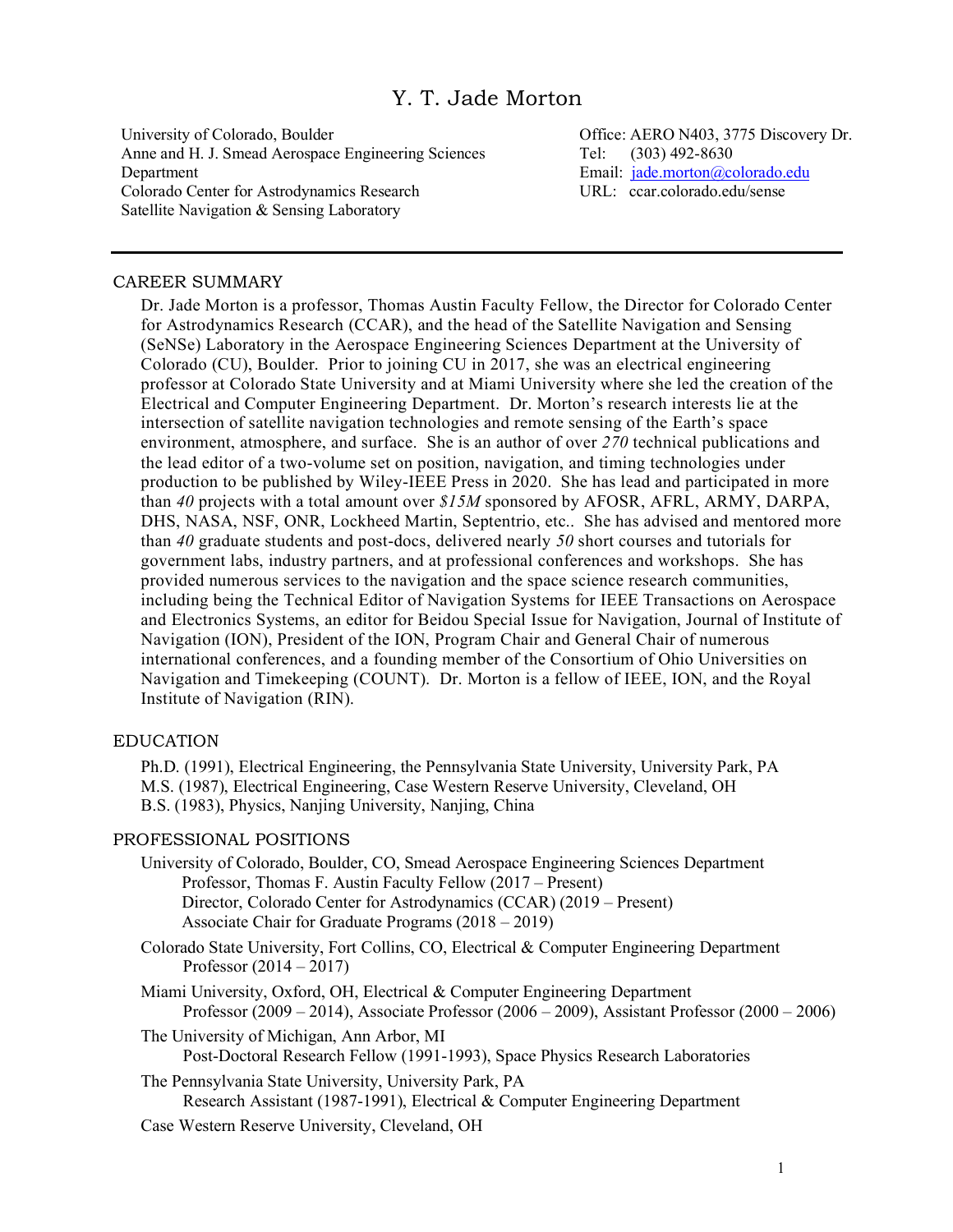Research Assistant (1986-1987), Electrical Engineering & Applied Physics Department

Nanjing University, Nanjing, China

Faculty (1983-1985), Physics Department

PROFESSIONAL MEMBERSHIPS AND SERVICES

- Affiliations and Membership
	- o American Geophysical Union (AGU)
	- o Institute of Electrical and Electronics Engineering (IEEE), Fellow (2014)
		- \* IEEE Aerospace and Electronic Systems Society
		- \* IEEE Geoscience and Remote Sensing
		- \* IEEE Signal Processing
		- \* IEEE Women in Engineering Society
	- o Institute of Navigation (ION), Fellow (2015)
	- o International Union of Radio Science (URSI)
	- o Royal Institute of Navigation, Fellow (2019)
- Offices/Positions Held
	- o Advisory Board Member, High Frequency Active Auroral Research Program (2020-present)
	- o ION President (2019-21)
	- o Advisory Committee Member, Jicamarca Radio Observatory (2018-present)
	- o ION Pacific Rim Collaboration Liaison (2014-20)
	- o ION Executive Vice President (2017-19)
	- o ION Award Committee Member (2017-19)
	- o ION Satellite Division Executive Committee (2010-16)
	- o Chair, ION GNSS+ Student Paper Award Committee (2014-16)
	- o Chair, ION Satellite Division (2012-14)
	- o Technical Committee Member, IEEE MTT Soc., Digital Signal Proc. Subgroup (2004-14)
	- o Vice Chair, ION Satellite Division (2010-12)
	- o Eastern Region Member-at-Large, ION (2012, 2009)
	- o President, Chinese Professional in Global Positioning Systems (2010)
	- o Chair, ION Outreach (2010-12)
	- o Chair, Brad Parkinson Thesis Award Committee, ION (2008)
	- o Chair, Award Committee, New Navigation Tech.& Innovations Conf., Beijing, China (2008)
	- o Member, ION Council (since 2006)
	- o Chair, ION Dayton Section (2006-7)
- Conference Organization
	- o General Chair, ION Pacific Position, Navigation, & Timing Conf., *2019*
	- o Session Co-Chair, USNC-URSI National Radio Science Meeting, *2019*
	- o Session Co-Chair, Coupling, Energetics, & Dynamics of Atmospheric Regions (CEDAR) Workshop, *2018, 2019*
	- o Session Co-Chair, ION International Technical Meeting, *2008, 2009, 2010, 2012, 2013, 2019*
	- o Session Co-Chair, URSI Atlantic Radio Science Meeting, *2018*
	- o Session Co-Chair, AGU Meeting, *2018*
	- o Program Co-Chair, ION Pacific Position, Navigation, & Timing Conf., *2013, 2015, 201*7
	- o ION Technical Representative, GNSS+R Workshop, *2017*
	- o Session Co-Chair, ION Global Navigation Satellite Systems+ Conf., *2005, 2009, 2015*
	- o Conference Committee and Navigation Systems Track Chair, IEEE Radar Conf., *2014*
	- o Scientific Committee, Ubiquitous Positioning, Indoor Nav., & Location Based Services, *2014*
	- o General Chair, ION GNSS Conference, *2013*
	- o Program Chair, ION GNSS Conference, *2012*
	- o Section Co-Chair, Chinese Satellite Navigation Conference, *2011, 2012*
	- o General Chair, ION International Technical Meeting, *2012*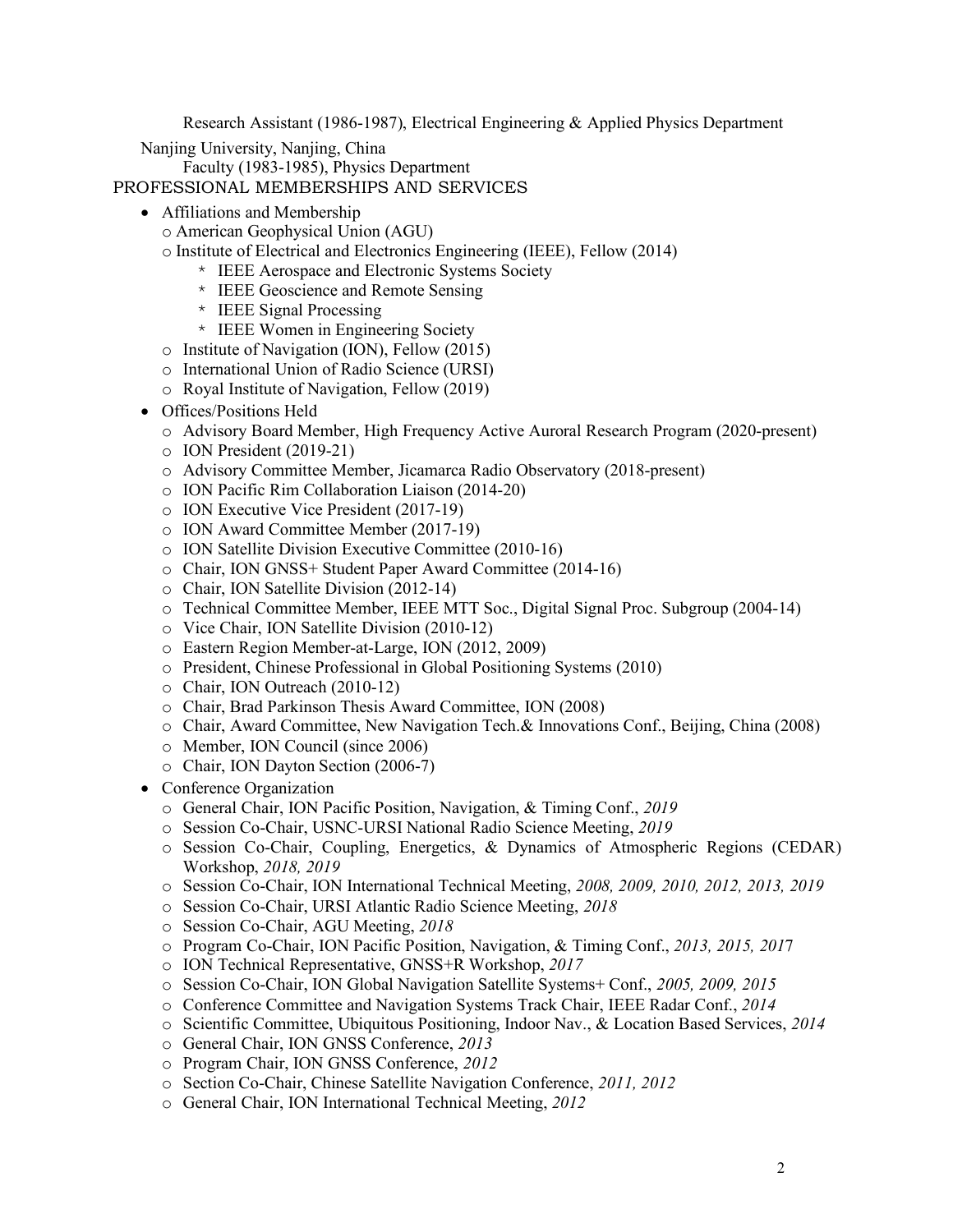- o Program Committee, Int. Conf. Ubiquitous Pos., Indoor Nav., & Location Based Service, *2012*
- o Program Chair, ION International Technical Meeting, *2011*
- o Co-Chair, Compass Workshop at ION GNSS Conference, *2010*
- o Session Co-Chair, CPGPS International Technical Forum, *2010*
- o Organizer, Focused Session on Adv. in Positioning Sys., IEEE Int. Microwave Sym., *2009*
- o Track Chair, ION GNSS Conference, *2007*
- o Session Co-Chair, ION Annual Meeting, *2003, 2007*
- o Session Co-Chair, ION National Technical Meeting, *2006, 2007*
- o Workshop Co-Organizer, IEEE International Microwave Symposium*, 2005*
- o Workshop Organizer, AFOSR Communication & Navigation Program Review, *2005*
- o Session Co-Chair, IEEE Position, Location, & Navigation System (PLANS) Conf., *2004*
- o Session Chair, American Control Conference, *2002*
- Panel/Working Group Services
	- o NASA Space Weather Operation-to-Research Review Panel, 2020.
	- o NASA Living With A Star Institute, Working Group 5 Leader, 2018-19.
	- o Co-Chair, US-ION Panel, Chinese Satellite Navigation Conference, *2012, 2013, 2014*, *2018*, *2019*.
	- o NASA, Space Geodesy Research Review Panel, Washington DC, 2016.
	- o NSF, National Center for Atmospheric Research Observing Facilities Review Panel, 2016.
	- o NSF, Management and Operations of the Arecibo Observatory Review Panel, 2014.
	- o NSF, Coupling, Energetics, & Dynamics of Atmospheric Regions Prog. Review Panel, 2014.
	- o White House Office of Science and Technology Policy, Auroral Research Workshop, 2014.
	- o National Academies of Science, The Role of High-Power, High Frequency-Band Transmitters in Advancing Ionospheric/Thermospheric Committee Panel, 2013.
	- o NSF, ECS Integrative, Hybrid & Complex Systems Panel, 2005.
- Editorial Services
	- o Co-Editor, Special Issue on Beidou Satellite Navigation System, Journal of Navigation, *2019*
	- o Technical Editor, Navigation Systems, IEEE Trans. Aero. & Elec. Sys., *2014-18*
	- o Associate Editor, IEEE Trans. Aero. & Elec. Sys., *2008-18*
	- o Editorial board, Springer journal GPS Solutions, *Since 2006*
- Journal Review: *EURASIP Journal on Advances in Signal Processing; Geophysical Research Letters; GPS Solutions; Journal of Aircraft; IEEE Communications Letters; IEEE Transactions on Aerospace & Electronic Systems; IEEE Transactions on Signal Processing; IEEE Transactions on Wireless; Journal of Atmospheric and Solar-Terrestrial Physics; Journal of Geophysical Research; Journal of Global Positioning Systems; Navigation, Journal of Institute of Navigation; Radio Science.*
- Book Review:
	- $\circ$  Kaplan, E. and C. Hegarty, Understanding GPS, Principles and Applications,  $3^{rd}$  ed., 2017.
	- o Betz, J. W., *Engineering Satellite-Based Navigation and Timing: Global Navigation Satellite Systems, Signals, and Receivers*, Wiley-IEEE, 2016.
	- o Tsui, J. B. Y., *Global Positioning System Receivers, A Software Approach*, 2nd edition, Wiley & Sons, 2004.
- Proposal Review: NSF, AFOSR, AFRL, NASA
- Tutorials and Short Courses Offered to Universities, Industries, and Government Agencies:
	- o Consortium of Ohio Universities on Navigation and Timekeeping (COUNT) Short Courses:
		- Advanced GNSS Receivers, Northrop Grumman, CA, 2019
		- § Advanced GNSS Receivers, Dayton, OH, *2018, 2019*
		- § Ionospheric Scintillation Monitoring Receivers, Dayton, OH, *2016, 2017*
		- § Ionospheric Scintillation and GNSS Receivers, Dayton, OH, *2015*
		- § GNSS Remote Sensing, Dayton, OH, *2014*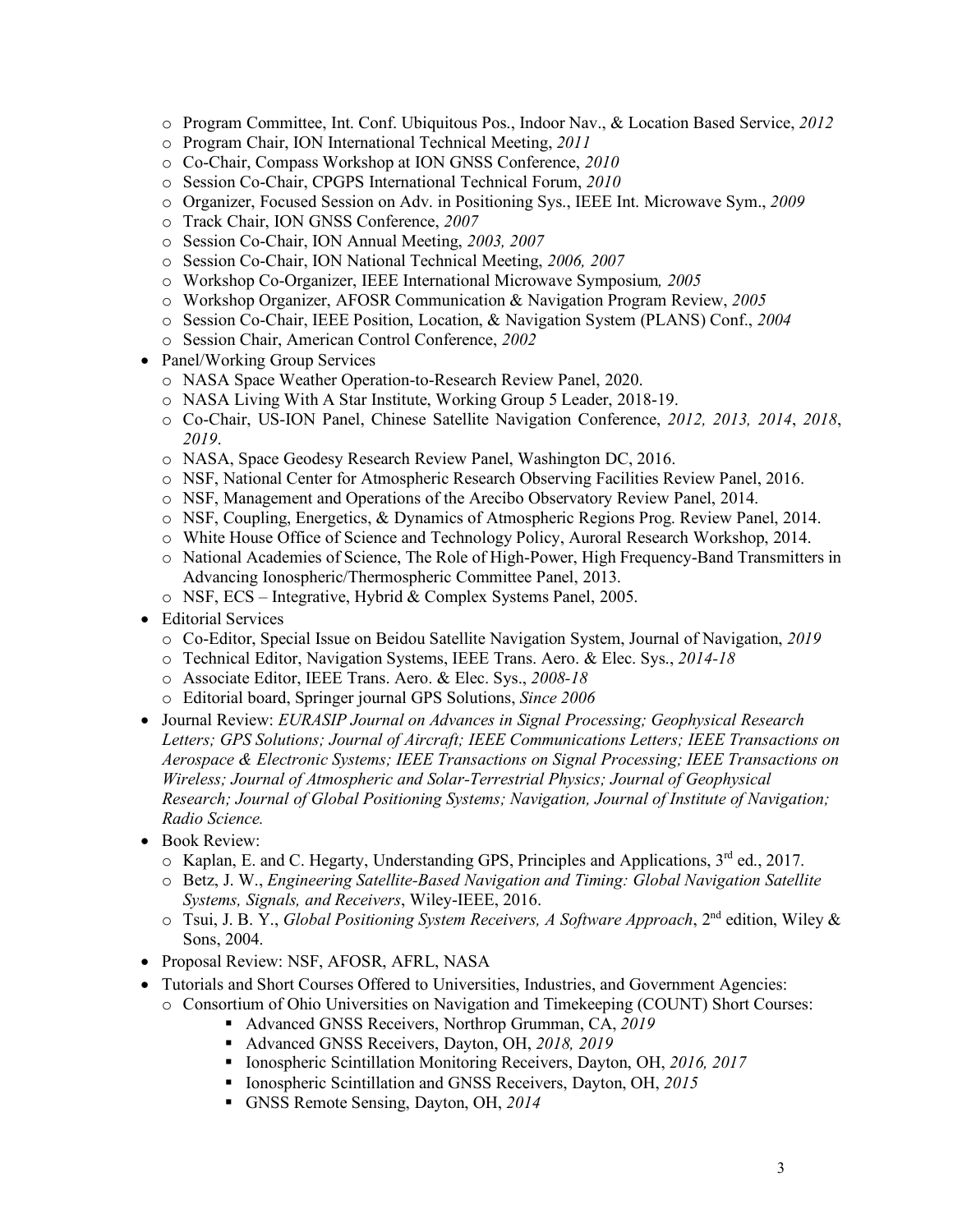- § GNSS and Space Weather, Dayton, OH, *2013*
- § High Sensitivity GNSS, Rockwell Collins, Cedar Rapids, IW, *2012*
- § High Sensitivity GNSS Receivers, Dayton, OH, *2012*
- § Ionospheric Scintillation, Honeywell, Minneapolis, MN, *2011*
- Ionospheric Scintillation, Dayton, OH, 2011
- § Ionospheric Effects on GNSS, Columbus, OH, *2009, 2010*
- § Software Receiver Technologies, Dayton, OH, *2007, 2008*
- o Position, Navigation, and Time (PNT) Workshop, South Korea, Seoul, *2016*
	- Introduction to GNSS, Part 2: Receiver Processing
	- Ionosphere Effects
	- Remote Sensing Using GNSS Networks
- o Nanyang Technological University, Singapore, *2015*
	- Software GNSS Receiver Algorithms
	- Atmospheric Remote Sensing Using GNSS
- o US-Singapore PNT Workshop, Maui, HI, *2014*
	- Magnetic Field Modeling
	- Ionosphere Modeling
	- Introduction to Software-Defined Radio
- o Croucher Foundation, Hong Kong
	- § Ionosphere Scintillation Monitoring Receivers, *2018*
	- § GNSS Software Receiver Algorithms and Applications, *2014*
- o ION GNSS+ Conference
	- § Beidou Navigation Satellite System (co-taught), Miami, FL, *2018*
	- § High Sensitivity GNSS, Nashville, TN, *2012*
	- § High Sensitivity GNSS, Portland, OR, *2011*
- o IEEE National Aerospace & Electronics Conference
	- § High Sensitivity GNSS, Dayton, OH, *2012*
		- § Software Receivers, Dayton, OH, *2008*
- o Polar Aeronomy & Radio Science Workshop, HAARP, AK.
	- § Ionospheric Effects on GNSS, *2008, 2009, 2010, 2011, 2012*
- o AFOSR Singapore PNT Workshop, Honolulu, HI, *2010*
	- § GPS 101
	- High Sensitivity GPS
- o African GNSS Outreach Workshop, Trieste, Italy
	- § Software-defined GNSS Receivers for Ionospheric Monitoring, *2017*
	- § Autonomous Vehicle GNC, *2009, 2010*
	- § Robotics Laboratory, *2009, 2010*
- o Space Weather Effects on GNSS Operations at Low Latitudes, Trieste, Italy, 2018
	- § GNSS for Ionosphere and Space Weather Monitoring
	- Introduction to GNSS Receivers
	- GNSS Software Receiver Laboratory
- o Ionospheric Forecasting for GNSS Operation in Developing Countries, Trieste, Italy, 2019 § GNSS for Ionosphere and Space Weather Monitoring
- o Air Force Research Laboratory, Wright Patterson Air Force Base, OH
	- § Software Receiver Technologies, *2008, 2009*

## SELECTED UNIVERSITY COMMITTES AND SERVICES

- University of Colorado at Boulder
	- o Director for Colorado Center for Astrodynamics Research (CCAR), 2019 Present
	- o Associate Chair for Graduate Programs, Aerospace Engineering Sciences Dept., 2018- 2019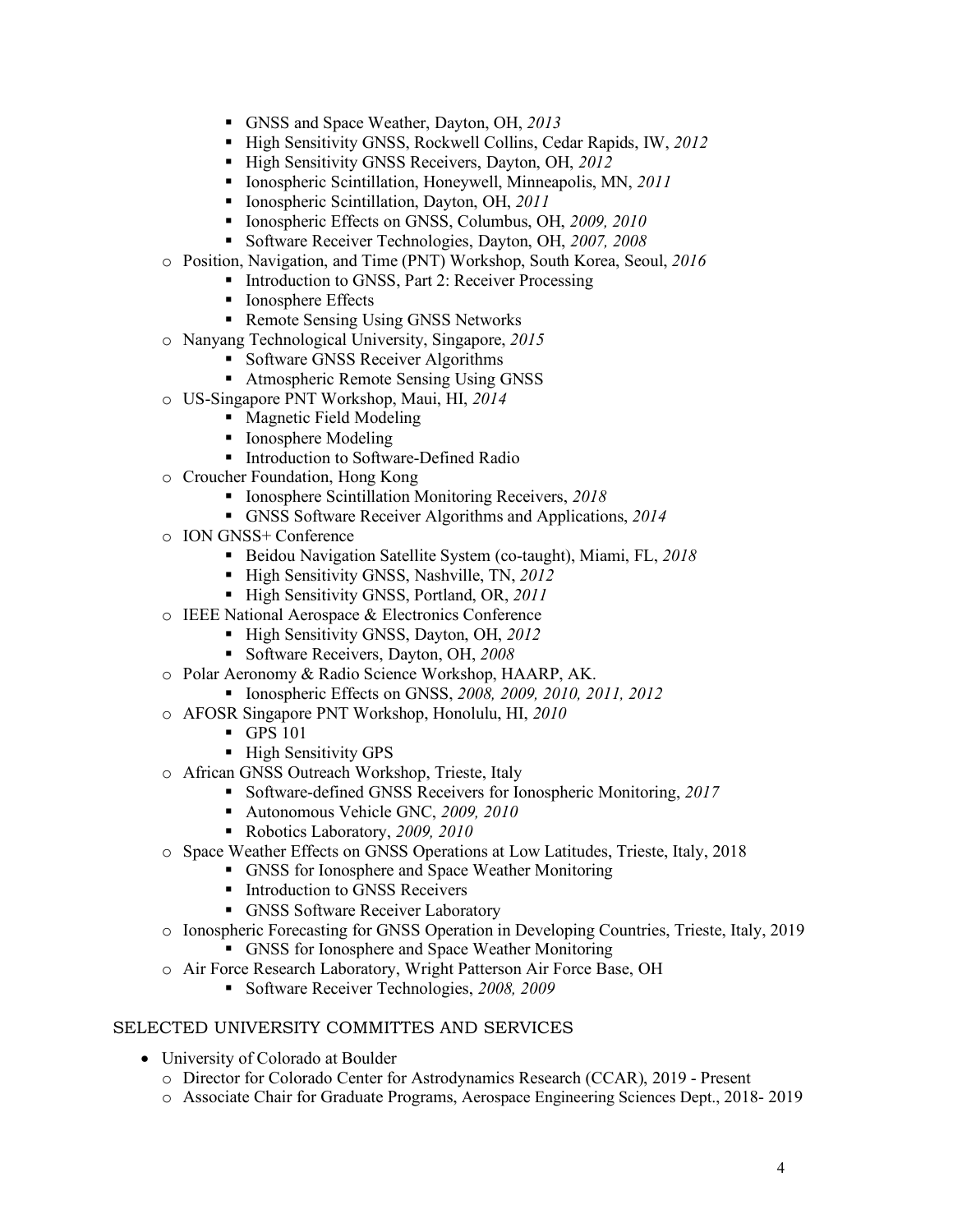- o Aerospace Engineering Science Department Research Strategic Vision Committee, 2018
- o Executive Committee Member, Aerospace Engineering Sciences Dept., 2017-Present
- o Search Committee Member, Aerospace Engineering Sciences Dept., 2017-18
- o Committee member, Joint AES-EE MS degree program, 2017-18
- o Promotion and Tenure Evaluation Committee member, 2017-18
- o Faculty Mentoring, 2017-18
- o Senior Project Advisory Board, 2017-18
- Colorado State University
	- o College of Engineering Strategic Plan Committee, Initiative 5 Enhance the Diversity of COE Students, Faculty and Staff, and Promote A Culture of Inclusiveness, *2016*
	- o Electrical and Computer Engineering Department, Faculty Promotion and Tenure (PNT) Committee, *2014-2017*
- Miami University Electrical & Computer Engineering Department
	- o Promotion & Tenure Committee, *2006-14*
	- o Chair, ECE Scholarship Committee, *2011-12*
	- o ABET Accreditation Committee, *2001-2011*
	- o Faculty Search Committee Chair, *2004-5, 2008-9*
	- o Undergraduate Curriculum Committee member, *2004-5, 2008-9*
	- o Faculty Search Committee member, *2000-2003, 2006-7*
	- o Chair, ECE Undergraduate Curriculum Committee, *2005-6*
	- o ECE Program Director Search Committee member, *2004-5*
	- o New ECE Programs Undergraduate Curriculum Committee, *2000-2*
- Miami University School of Engineering & Applied Science
	- o Mentor for Women Faculty, *2010-2014*
	- o Research Award Committee, *2005-7, 2009-13*
	- o Curriculum Committee, *2012-13*
	- o Advisor, Society of Woman Engineers, *2008-2010*
	- o Administrator Evaluation Committee, *2006-7*
	- o Research Council Member, *2005-7*
	- o Promotion and Tenure Committee, Mechanical & Manufacturing Eng. Department, *2011-12*
- Miami University-wide Services
	- o Speaker for numerous alumni, open house, advisory board, and outreach events, *2002-14*
	- o President 2020 Plan Target Goal Team Member, *2012-13*
	- o Sigma Xi Researcher of Year Award Committee Member, *2011-12*
	- o Sigma Xi Researcher of Year Award Committee Chair, *2011*
	- o Panel member, Academic Success Workshop for International Students, *2010, 2011*
	- o Search Committee Member, Vice President for Institutional Diversity, *2007*
	- o Search Committee Member, Associate Provost and Dean of Graduate School, *2005-6*
	- o Search Committee, Assistant to the President and Associate Provost for Diversity, *2004-5*
	- o Principle Investigator, the Presidential Fusion Project, *2001-2*
- Community Outreach
	- o URSI National Radio Science Meeting Student Paper Awards Judge, 2019
	- o AGU Outstanding Student Presentation Awards Judge, *2018*
	- o Co-host and organizer, STEM First Abilities outreach to high school female students, *2011-12*
	- o Coach, Talawanda High School Robotics Competition Team, *2008-2010*
	- o Speaker and workshop organizer for numerous Girl Scouts events, *2002-2010*

## AWARDS AND HONORS

• Fellowship and General Recognition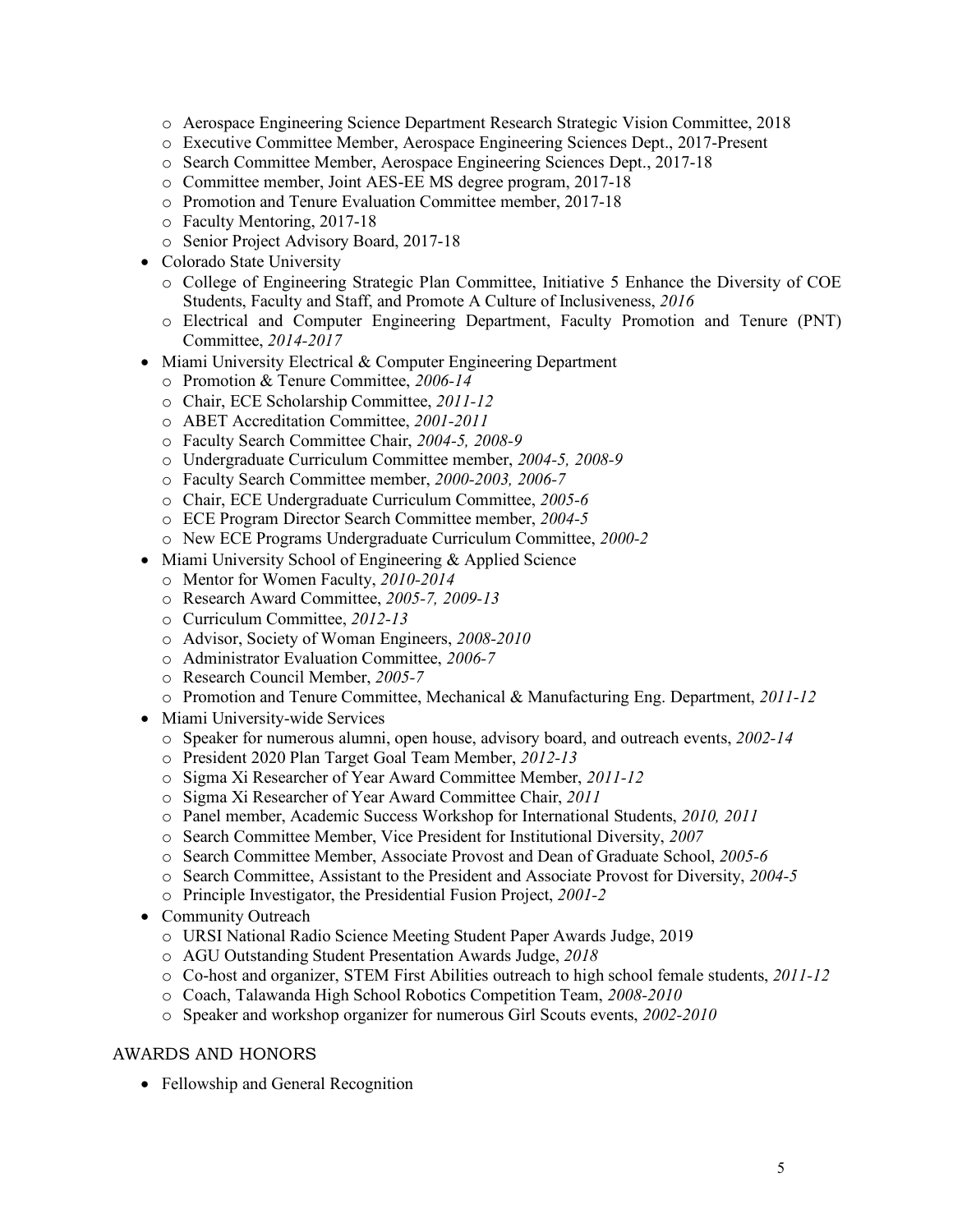- o Distinguished Performance Award, Aerospace Engineering Sciences Department, University of Colorado Boulder, *2019*
- o IEEE Aerospace and Electronic Systems Society Distinguished Lecturer, *2019-20*
- o Thomas F. Austin Faculty Fellow, University of Colorado Boulder, *2017-Present*
- o Fellow, Royal Institute of Navigation (RIN), *2019*
- o Fellow, Institute of Navigation (ION), *2015*
- o GPS World Leadership Service Award, GPS World Magazine, *2015*
- o Fellow, IEEE, *2014*
- o Tan Chin Tuan Faculty Fellow, Nanyang Technological University, Singapore, *2014*
- o Woman's Leadership Award, Miami University, *2013*
- o Jennie Elder Suel Distinguished Woman of Color Award, Miami University, *2013*
- o National Research Council/AFOSR Summer Faculty Fellow, *2002, 2003, 2004*
- o Chinese Ministry of Education, Graduate Fellowship for Studying Abroad, *1985*
- Research Awards
	- o Richard B. Kerschner Award, IEEE Aerospace and Electronic Systems Society, *2020*
	- o Best session paper, ION GNSS+ Conference, *2004, 2007, 2011, 2014, 2015, 2016, 2017(2), 2018, 2019*
	- o Best student presentation co-author, International Sym. GNSS, *2017*
	- o Samuel M. Burka Award, Editorial Board, Navigation, Journal of ION, *2017*
	- o Best paper and best presentation, ION Autonomous Snowplow Competition, *2014*
	- o Thurlow Award, ION, *2013*
	- o Distinguished Scholar, Miami University, *2013*
	- o Best paper, Colloquium Sci. Fundamental Aspects Galileo Program, *2013*
	- o Best paper in track, IEEE/ION PLANS Conference, *2012*
	- o Outstanding Researcher, School of Eng. & Applied Sci., Miami U., *2005, 2011*
	- o Best paper, IEEE NAECON, *2011*
	- o Sigma Xi Researcher of the Year, Miami U., *2009*
	- o Shoupp Award, Miami University Research Advisory Council, *2001, 2006*
	- o Charles Ryan Award Nominee, AFRL, WPAFB, *2005*
	- o Best student paper award, CPGPS International Technical Forum, *2007*
	- o First place, Annual Graduate Research Exhibition, Penn State University, *1990*
- Teaching Awards
	- o Finalist, Outstanding Professor Award, Associated Student Gov., Miami Univ., *2012*
	- o Outstanding Professor Nominee, Associated Student Gov., Miami U., *2004, 2006, 2011*
	- o Teaching Excellence award, School of Engineering & Applied Sci., Miami U., *2007*
	- o Teaching Effective Award Nominee, Miami University Alumni Association, *2006, 2007*
	- o Teaching Excellence Award, Committee for Enhancement of Learning, Miami Univ., *2005*
- Advisor for Student Team Competitions Awards
	- o 3rd place team advisor, AIAA Student Paper Competition, *2018*
	- o 1st place team advisor, ION Autonomous Snowplow Competition, *2014*
	- o 5th place Design Award, Intelligent Ground Vehicle Competition, *2013*
	- o 2nd place team advisor, ION Autonomous Snowplow Competition, *2013*
	- o 2nd place team advisor, ION Autonomous Lawnmower Competition, *2012*
	- o 2nd place team advisor, ION Autonomous Snowplow Competition, *2012*
	- o 1st place team advisor, Miami U. Interdisciplinary Tech. Dev. Competition (MUITDC), *2012*
	- o 2nd place advisor, Int. Waveform Diversity & Design Conf. Student Paper Competition, *2012*
	- $\circ$  1<sup>st</sup> place team mentor, MUITDC, 2011
	- o 2nd place team advisor, ION Autonomous Snowplow Competition, *2011*
	- o 2nd place team mentor, ION MiniUrban Challenge Ohio Competition, *2010*
	- o 1st place team mentor, ION MiniUrban Challenge Ohio Competition, *2009*
	- o 2nd place & Best Production Plan advisor, ION Autonomous Lawnmower Competition, *2004*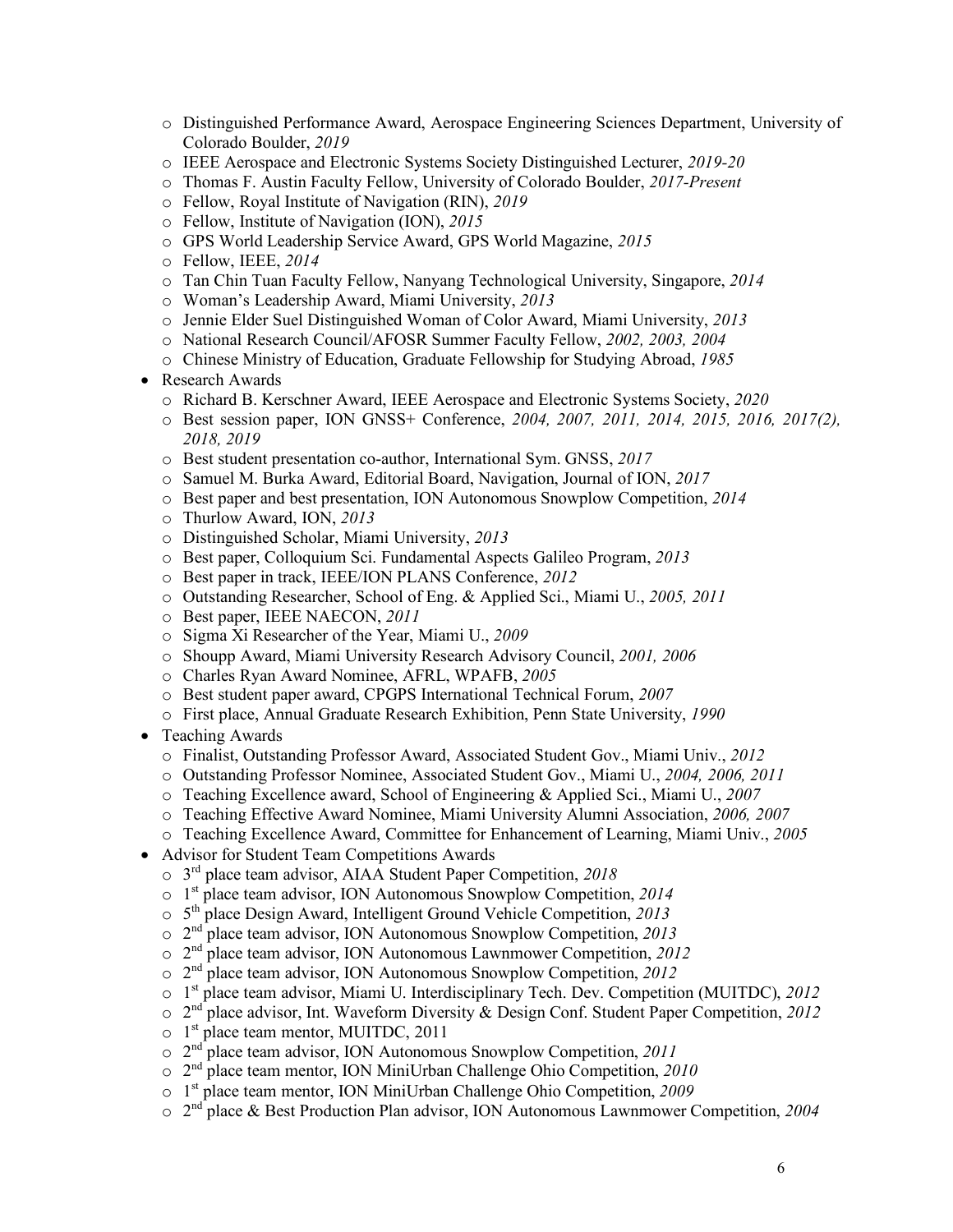## SELECTED FUNDED RESEARCH PROJECTS

- Air Force Office for Scientific Research (AFOSR):
	- *1.* PI: DURIP Distributed small multi-GNSS arrays for ionospheric and space weather research. *\$430K, 2019-20*.
	- *2.* PI: DURIP Acquisition of a multi-constellation GNSS data collection array for high latitude ionospheric and space weather research. *\$146K. 2016-17.*
	- *3.* PI: High latitude ionospheric scintillation studies using multi-constellation multi-band software GNSS receivers. *\$396K. 2014-17.*
	- *4.* PI: Developing satellite signal parameter estimation algorithms for high-accuracy applications. *\$650K. 2010-13.*
	- *5.* Co-PI: Precise GPS signal tracking in interference and multipath environment using a multichannel software receiver. *\$288K. 2008-10.*
	- *6.* PI: Three-frequency based high precision GPS receiver for navigation applications. *\$285K. 2007-10.*
	- *7.* PI: DURIP A multi-channel dual frequency radio frequency front end for anti-jamming software GPS receiver research. *\$223K. 2007-8.*
	- *8.* PI: Integrated reconfigurable aperture, digital beam forming, and software GPS receiver for UAV navigation. *\$263K. 2004-7.*
	- *9.* PI: Developing signal processing algorithms for weak GPS signal acquisition in urban environment. *\$50K. 2003-4.*
- Air Force Research Laboratory (AFRL):
	- *10.*Co-PI: On-Demand PNT, *\$3.4M. 2020-23.*
	- *11.* PI: Assured PNT through all modalities, *\$1M*. *2019-22.*
	- *12.* PI: Investigation of ionospheric effects on new satellite navigation signals. *\$450K*. *2019-22.*
	- *13.* PI: Capturing and characterization of the effects of plasma turbulence. *\$66K*. *2018-19.*
	- *14.* PI: Advanced novel spectrum warfare environment research. *\$1.521M. 2015-19.*
	- *15.*Co-PI: Software-defined multi-functional LPI/LPD adaptive radar for network-centric applications. *\$255K. 2015-18.*
	- *16.* PI: Collaborative research and development program on navigation and time-keeping with AFRL/RYRN. *\$890K. 2008-15.*
	- *17.*Co-PI: Adaptive radar imaging with knowledge-based SAR. *\$58K. 2012-13.*
	- *18.* PI: LADAR EO GPS/INS Atomic Clock Navigation Demonstration and Worldwide Accurate Sensor Positioning System technical support. *\$120K. 2007-8.*
	- *19.* PI: An integrated spatial digital beam forming and adaptive periodogram technique for interference and jamming cancellation. *\$15K. 2006.*
	- *20.* PI: Integrated navigation reference systems for micro-UAV information applications. *\$65K. 2005-6.*
	- *21.* PI: Algorithm development for GPS interference cancellation. *\$10K. 2002.*
- Air Force Asian Office of Aerospace Research and Development (AOARD): *22.*Co-PI: Determination of precise satellite orbital position using multi-band GNSS signals. *\$100K. 2015-17.*
- Army:
	- *23.* PI: Networked PNT solution (PNT-Net) for GPS-denied navigation, Phase I, \$40K subcontract from QuNav, 2020.
- $\bullet$  DARPA $\cdot$ 
	- *24.*Co-PI: HEARTBEAT Heliosphere to Earth Atmosphere Rendering Through Building Excellent Artificial-intelligence Training. \$1.245M. *2019-22*.
- Dayton Area Graduate Studies Institute: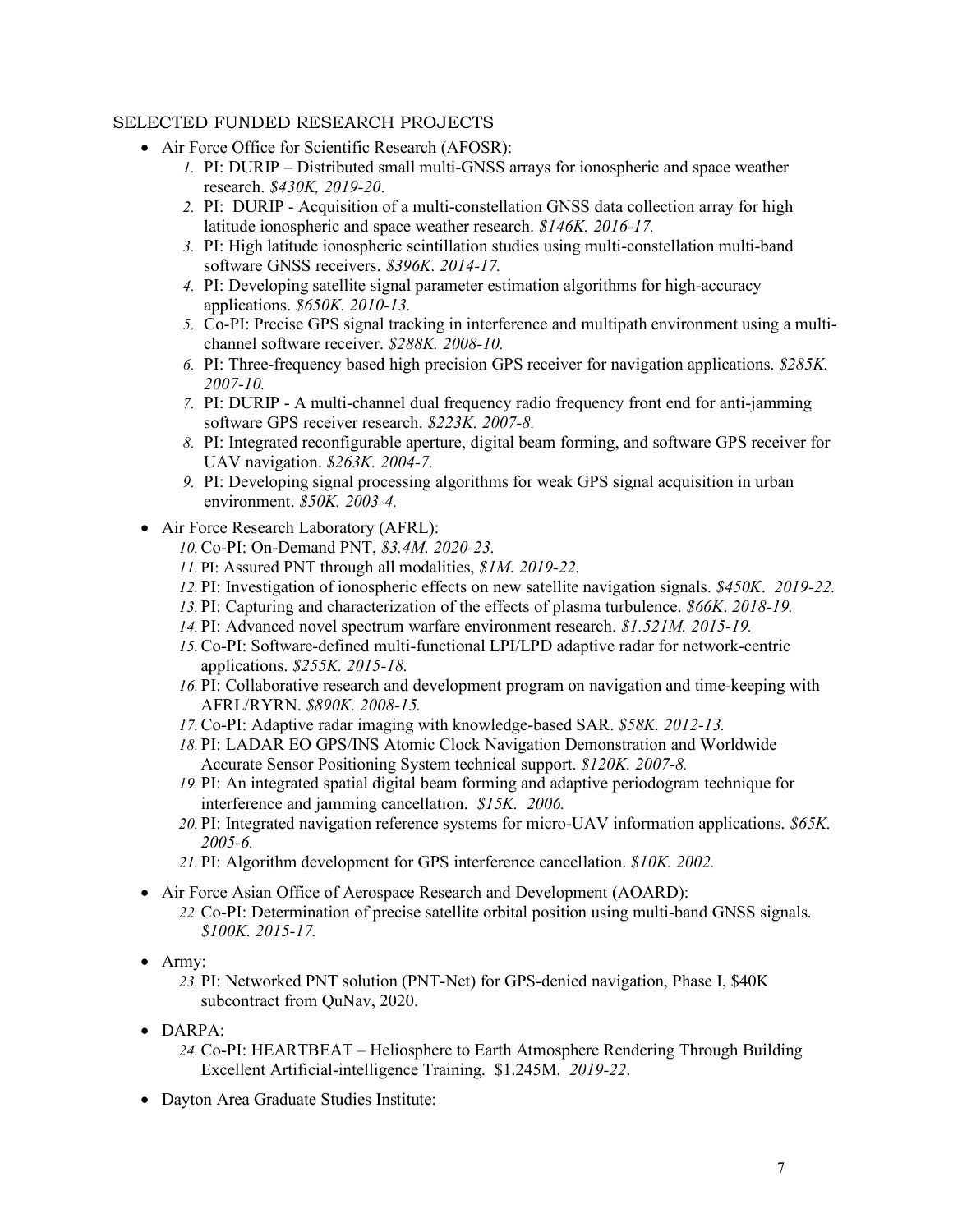- *25.* PI: Multi-domain analysis of GNSS signals. *\$43.5K. 2013-14.*
- *26.* PI: Space weather effects on GNSS. *\$43.5K. 2013-14.*
- *27.*Co-PI: Physics-based modeling of sensor environment. *\$43.5K. 2013-14.*
- *28.* PI: Advanced GPS receiver algorithms for assured navigation. *\$80K. 2011-13.*
- *29.*Co-PI: Cognitive radar for autonomous systems. *\$95K. 2011-13.*
- *30.* PI: High accuracy GPS receiver algorithms for navigation. *\$73K. 2008-10.*
- *31.* PI: Multi-channel RF receiver/exciter systems. *\$59K. 2006-7.*
- *32.* PI: Intelligent sensing and control for autonomous vehicles. *\$43K. 2005-6.*
- DHS:
	- *33.* PI: Networked GPS spoofing detection for power systems. Subcontract from University of Illinois Urbana-Champaign. \$40K. *2017-18*.
- NASA:
	- *34.*Co-PI: Phase-delay altimetry from reflected GNSS signals for resolving mesoscale ocean circulation features. *\$623K*, 2019-22.
	- *35.* PI: Multi-GNSS radio occultation algorithms development for ionosphere irregularity studies with augmentation from ground-based GNSS networks. *\$800K. 2015-20.*
- NSF:
	- *36.* PI: MRI Acquisition of multi-constellation GNSS data collection arrays for low latitude ionospheric effects studies. *\$253K. 2014-17*.
	- *37.*Co-PI: A study on the circulation and structure of metallic ions in the mid-latitude ionosphere. *\$342K. 2007-12.*
	- *38.*Co-PI: Dual-beam incoherent scatter radar study of the mesosphere. *\$210K. 2003-6.*
- Office of Naval Research (ONR):
	- *39.*Co-PI: STTR Novel Nanosat Payloads for Naval Weather Needs. Subcontract from ASTRO. Phase 1, *\$45K. 2017-18.* Phase II, *\$250K*, *2019-21*.
- Private Industries
	- *40.* PI: GPS Signal monitoring via machine learning, Lockheed Martin, *\$100K*. *2019-20.*
	- *41.* PI: Septentrio, Corporate Gift, *\$13K*. 2020.
	- *42.* PI: Consortium of Ohio Universities on Navigation and Timekeeping (COUNT) industrial affiliates. *\$230K. 2007-Present.*
	- *43.* PI: Honeywell, Ionosphere error research for Ground-Based Augmentation Systems (GBAS). Corporate Gift, *\$35K. 2016-17.*
	- *44.* PI: Equipment donations from Freewave Technologies, John Deere/NavCom, Novetal, NPC, Snapper, Symmetricom (now Microsemi), Topcon, and Trimble Navigation. *~\$400K. 2004 - Present.*

## CONSULTING SERVICES:

- Honeywell
- General Dynamics
- Quantum Dimension, Inc.

## SELECTED invited PRESENTATIONS:

- *1.* IEEE International Geoscience and Remote Sensing Symposium (IGARSS), Invited Presentation: Coherent GNSS Reflection Signal Processing, Big Island, Hawaii, July 2020.
- *2.* European Navigation Conference, Invited Presentation: Expected and unexpected findings in mining massive GNSS data for ionospheric effects, Dresden, Germany, May 2020
- *3.* Zonta District 12, Amelia Earhart Event: Navigating Beyond Borders with GPS, Feb. 2020.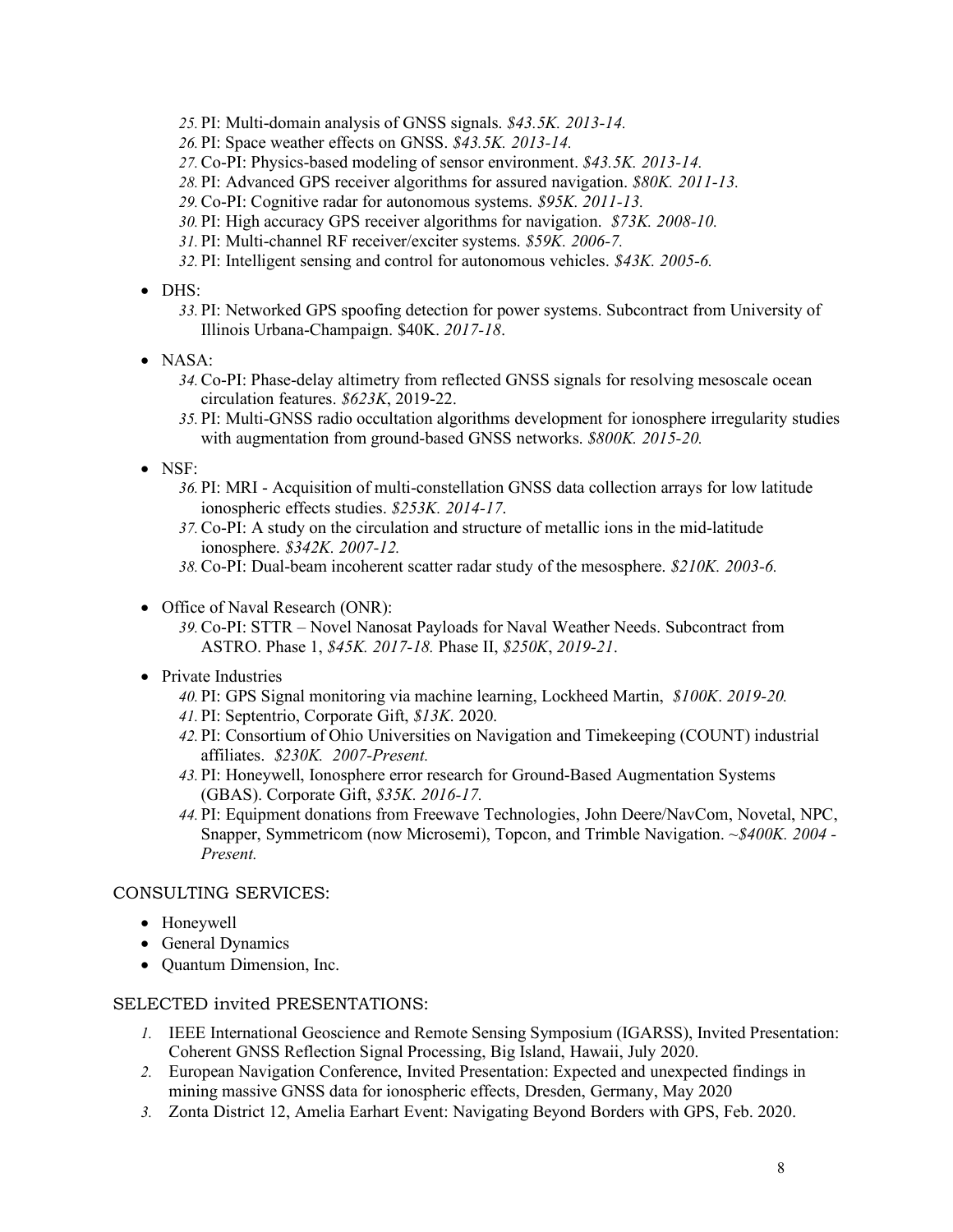- *4.* IEEE AESS Distinguished Lecture: Satellite Navigation and Sensing, Singapore, January 2020.
- *5.* International Navigation Conference, Keynote presentation: Satellite Navigation and Sensing A Match Made in Heaven, Edinburgh, UK, 2019.
- *6.* AFOSR: Satellite Navigation and Sensing A Match Made in Heaven, Washington DC, November 2019.
- *7.* NASA Earth Surface and Interior Workshop Lightning Talk: Multi-GNSS for Remote Sensing Applications, San Diego, CA, November 2019.
- *8.* Stanford PNT Symposium: Synergy between Satellite Navigation and Remote Sensing, Palo Alto, CA, October 2019.
- *9.* NASA Living With A Star Institute: Ionospheric Effects, Impacts, and Mitigation, Jackson, WY, October 2019.
- 10. Tsinghua University: "Position, Navigation, and Timing Technologies in the 21<sup>st</sup> Century: Update on the New PNT Books," Beijing, China, May 2019.
- *11.* Workshop on Ionospheric Forecasting for GNSS Operations in Developing Countries Findings and Challenges: GNSS for ionosphere and scintillation monitoring, Trieste, Italy, May 2019.
- *12.* University of Michigan: Satellite Navigation and Sensing A Match Made in Heaven, Ann Arbor, MI, March 2019.
- *13.* Nanyang Technological University: Advanced GNSS Receiver Technologies for Radio Occultation Signals Propagating through Ionosphere and Troposphere Structure, Singapore, January 2019.
- *14.* Joint GEM-CEDAR Workshop: GNSS Data Processing Techniques for Ionosphere Monitoring. Santa Fe, NM, June 2018.
- *15.* CEDAR Workshop: What Are the Goals of Predicting Ionospheric Disturbances from A GPS Perspective? Santa Fe, NM, June 2018.
- *16.* URSI Atlantic Radio Science Meeting: Scintillation Monitoring and Analysis Using Multi-Frequency GNSS Measurements, Gran Canaria, May 2018.
- *17.* Chinese Satellite Navigation Conference, CSNC-ION Panel: Satellite Navigation and Sensing A Match Made in Heaven, Harbin, China, May 2018.
- *18.* Politecnico di Torino, Natural and Artificial Threats to GNSS Workshop, Keynote Presentation: Satellite Navigation and Sensing – A Match Made in Heaven, Torino, Italy, May 2018.
- *19.* Future Engineering and Global Women's Symposium: A Better Future Created by Engineering Ethical Implications of Scientific and Engineering Advances, Changsha, China, April 2018.
- *20.* University of Arizona: Satellite Navigation and Sensing A Match Made in Heaven, Tucson, AZ, February 2018.
- *21.* URSI National Radio Science Meeting, Plenary Presentation: Radio Navigation Systems New Challenges and Opportunities, Boulder, CO, January 2018.
- *22.* International Technical Symposium on Navigation and Timing, keynote presentation: Satellite Navigation and Ionosphere Monitoring – Turning a Threat into Signals-of-Opportunity, Toulouse, France, November 2017.
- *23.* URSI General Assembly: Advances in Ionospheric Remote Sensing Using New GNSS Signals. Montreal, Canada, August 2017.
- *24.* Stanford University: Satellite-based Navigation and Sensing A Match Made in Heaven. Stanford, CA, March 2017.
- *25.* NOAA: GNSS for Space Weather Monitoring. Boulder, CO, Feb. 2017.
- *26.* Science Highlight Presentation at NSF Coupling, Energetics, and Dynamics of Atmospheric Regions (CEDAR) Workshop: GNSS for Ionosphere Remote Sensing. Santa Fe, NM, June 2016.
- *27.* Stanford University: GNSS for Remote Sensing Applications. Palo Alto, CA, May 2016.
- *28.* AFRL, GNSS Remote Sensing, Kirkland AFB, NM, May 2016.
- *29.* AFRL, Ionospheric Correction for GPS, Kirkland AFB, NM, May 2016.
- *30.* AFRL, Novel Satellite Navigation Signals Design, Albuquerque, NM, May 2016.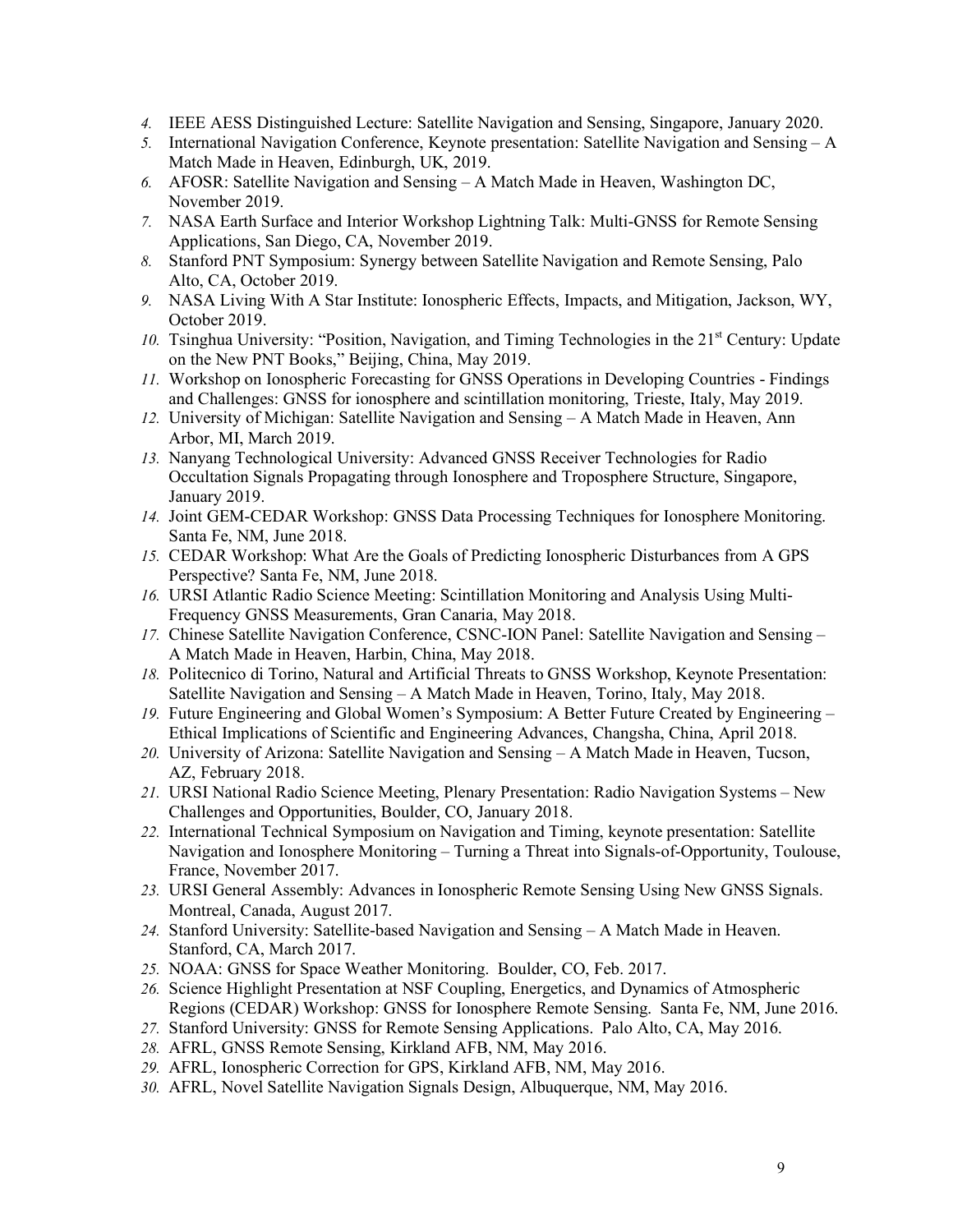- *31.* HAARP Workshop: Ionosphere Heating Effects on Space-Based System. Albuquerque, NM. May 2016.
- *32.* RF Ionosphere Interaction Workshop: Capturing Artificial Heating Effects on GPS Signals and Their Potential Applications. Albuquerque, NM. May 2016.
- *33.* University of Colorado Boulder, Aerospace Engineering Science Department: GNSS for Remote Sensing. Boulder, CO. April 2016.
- *34.* American Geophysical Union (AGU) Meeting: Multi-GNSS for Space Weather Monitoring and Forecasting. San Francisco, CA. December 2015.
- *35.* ION Southern California Section: Multi-GNSS for Distributed Atmospheric Remote Sensing. Los Angles, CA. November 2015.
- *36.* International Symposium on Equatorial Aeronomy: Longitudinal Dependence of Equatorial Ionospheric Effects Based on an Event-Driven Multi-GNSS Data Collection System. Bahir Dar, Ethiopia. October 2015.
- *37.* CEDAR Workshop: Comparative Characteristics of Equatorial Scintillation Based on Measurements from Jicamarca, Hong Kong, Singapore, Alaska, and Ascension Island. Seattle, WA. June 2015.
- *38.* UNAVCO: Multi-GNSS for Ionospheric Monitoring. Boulder, CO. June 2015.
- *39.* Ionospheric Effects Symposium: High-latitude and Equatorial Ionospheric Scintillation Based on an Event-Driven Multi-GNSS Data Collection System. Alexandria, VA. May 2015.
- *40.* Colorado State University, College of Engineering: Global Navigation Satellite Signals for Space Weather Monitoring. Fort Collins, CO, May 2015.
- *41.* Singapore DSO: Software Defined GNSS Receivers for Atmospheric Remote Sensing. Singapore, January 2015.
- *42.* Jet Propulsion Laboratory: Challenges and Opportunities in Using GNSS for Ionosphere Monitoring. Pasadena, CA, September 2014.
- *43.* The International Union of Radio Science (URSI) General Assembly and Scientific Symposium (GASS): Multi-constellation GNSS observations of equatorial ionospheric scintillation. Beijing, China, August 2014.
- *44.* NAECOM Keynote Presentation: Sensing and Navigation Using Global Navigation Satellite Systems Signals. Dayton, OH, July 2014.
- 45. The 20<sup>th</sup> Annual RF Ionospheric Interactions Workshop: GNSS A Diagnostics Tool for Ionosphere Modification Effects. Arecibo Observatory, Puerto Rico, April 2014.
- *46.* Arecibo Observatory Seminar: Challenges and Opportunities of GNSS in Ionosphere Measurements. Arecibo Observatory, Puerto Rico, April 2014.
- *47.* White House Office for Science and Technology Auroral Workshop: Research and Education on Global Navigation Satellite Signals (GNSS) using HAARP. Washington DC, January 2014.
- *48.* The International Union of Radio Science (URSI) National Radio Science Meeting: Multiconstellation Multi-frequency GNSS Scintillation. Boulder, CO, January 2014.
- *49.* Stanford University PNT Symposium: International Monitoring of Ionosphere. Palo Alto, CA, November 2013.
- *50.* National Academy of Science: Overview of Basic Issues Related to Ionospheric Modification: GNSS Scintillation. Washington DC, May 2013.
- *51.* NOAA: Satellite Navigation Signals for Ionospheric Remote Sensing Applications. Washington DC, May 2013.
- *52.* Plenary Presentation at the Chinese Satellite Navigation Conference: Global Navigation Satellite Signals for Space Weather Research. Wuhan, China, May 2013.
- *53.* Colorado State University: Global Navigation Satellite Systems and Ionospheric Remote Sensing. Fort Collins, CO, April 2013.
- *54.* The Ohio State University: GNSS for Space Weather Studies. Columbus, OH, Feb. 2013.
- *55.* American Geophysical Union (AGU) Meeting: Characteristics of High Latitude Ionosphere Scintillations. San Francisco, CA, Dec. 2012.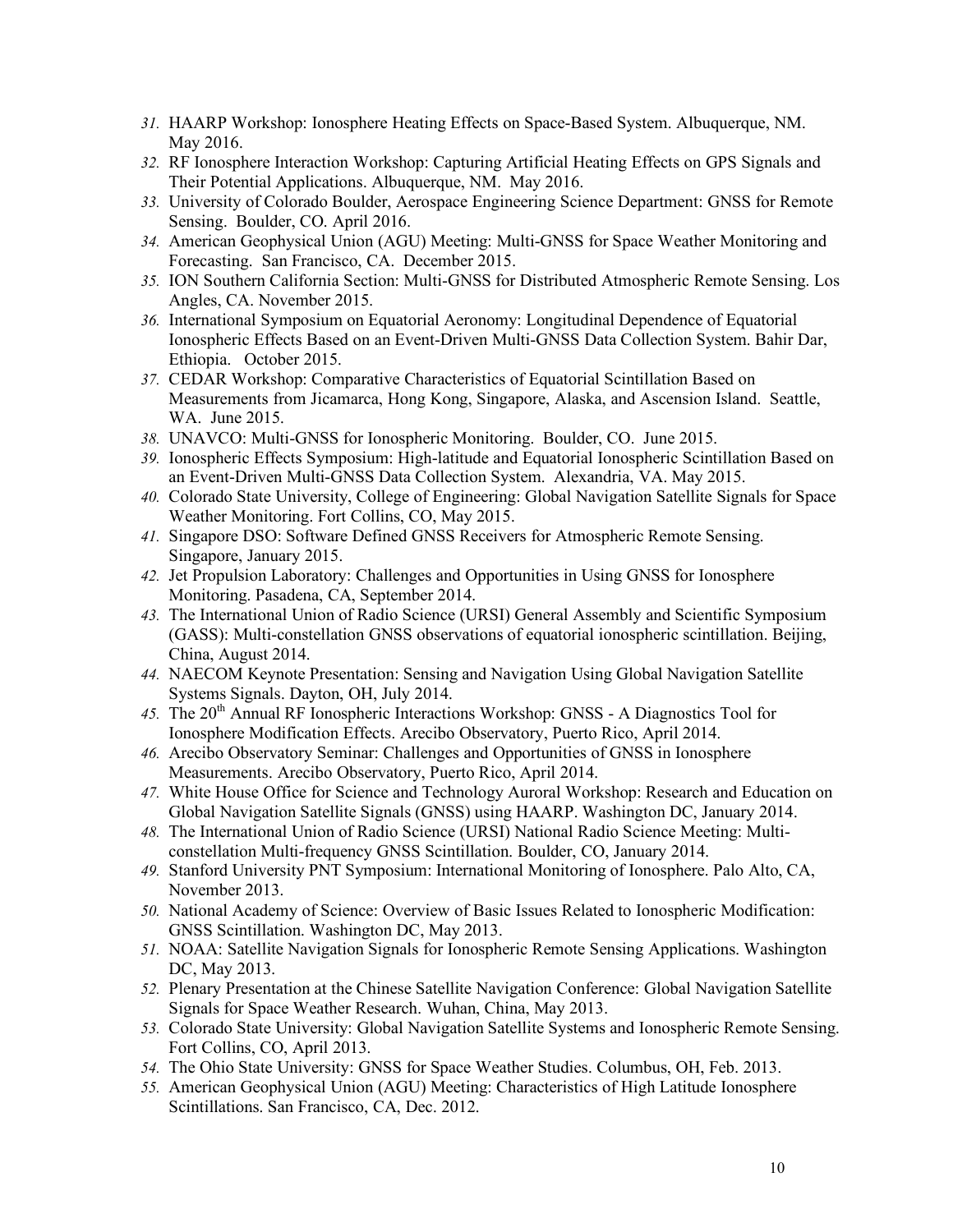- *56.* Stanford University, GPS Lab: Ionosphere Scintillation Measurement and Analysis, Palo Alto, CA, Dec. 2012.
- *57.* Jicamarca Radio Observatory: Ionosphere Effects on GNSS. Apartado, Peru, Nov. 2012.
- *58.* Illinois Institute of Technology: Ionosphere Scintillation of GNSS Signals. Chicago, IL, Oct. 2012.
- *59.* Polar Aeronomy and Radio Science Workshop: GPS research at HAARP. HAARP, AK, Aug. 2012.
- *60.* AFRL/RYAP: GPS Multipath A Nuisance or Signals-Of-Opportunity? Dayton, OH, July 2012.
- *61.* Coupling, Energetics, and Dynamics of Atmospheric Regions Workshop: Time-Frequency Analysis of GPS Scintillations at HAARP. Santa Fe, NM, June, 2012.
- *62.* New GNSS Algorithms and Techniques for Earth Observations Workshop: How GNSS Signal Processing Alters Signal Parameters: A Cautionary Tale in Using GNSS for Remote Sensing Applications. Hong Kong, May 2012.
- *63.* Ionosphere Interactions Workshop: Capturing GNSS Scintillations at HAARP. Santa Fe, NM, April 2012.
- *64.* Nanyang Technical University: Ionosphere Scintillation of GNSS Signals. Singapore, March 2012.
- *65.* Hong Kong Polytechnic University: GNSS Research at Miami University. Hong Kong, January 2012.
- *66.* ION North Star Section: Ionosphere Effects and other GNSS and RF Navigation Research at Miami. November 2011.
- *67.* CEDAR Workshop: Multiband GNSS Scintillation. Santa Fe, NM, June 2011.
- *68.* AFOSR Program Review: Ionosphere Scintillation Effects on GNSS Receivers. Eglin AFB, June 2011.
- *69.* Chinese Satellite Navigation Conference: GNSS Receivers for Ionosphere Scintillation Studies. Shanghai, China, May 2011.
- *70.* Miami University Farmer Business School: Chinese Science and Technology History, Recent Development, and Future Outlook. Oxford, OH, Feb. 2011.
- *71.* AFOSR Singapore PNT Workshop: Ionosphere Effects. Honolulu, Hawaii, Dec. 2010.
- *72.* Washington University, Electrical and Systems Engineering Department: A GPS Multipath Estimation and Mitigation Technique for High Accuracy Applications. St. Louis, MO, Oct. 2010.
- *73.* AFRL, Next Generation Radar Workshop: Overview of Miami University Current Radar and Navigation Research Efforts. Dayton, OH, Aug. 2010.
- *74.* CEDAR Workshop: GPS Receivers Measurements of L-Band Ionosphere Scintillations at HAARP, Alaska. Boulder, CO, June 2010.
- *75.* AFOSR Program Review: GPS Multipath Detection, Estimation, and Mitigation Using Multi-Channel Software Receivers. Waltham, MA, June 2010.
- *76.* International Antarctic Science Workshop: Arctic GPS. Albany, NY, May 2010.
- *77.* Virginia Tech: Ionosphere Effect on GPS Measurements and GPS Receiver Algorithms for High Accuracy Applications. Blacksburg, VA, Dec. 2009.
- *78.* Miami University Sigma Xi Researcher of the Year Presentation: The Global Positioning System - Past, Present, and Future. Oxford, OH, Sep. 2009.
- *79.* Johns Hopkins University Applied Physics Research Laboratory: Higher Order Ionosphere Error in GPS Measurements. Laurel, MD, Aug. 2009.
- *80.* University of Calgary: GPS Self-Interference and Mitigation. Calgary, Canada, Jun. 2009.
- *81.* Istituto Superiore Mario Boella: Recent Position, Location, and Navigation Research Activities at Miami University. Torino, Italy, Apr. 2009.
- *82.* Miami University SEAS 50th Anniversary: Position, Location, and Navigation Anywhere, Anytime. Oxford, OH, Apr. 2009.
- *83.* Stanford University, GPS Lab: Navigation Research at Miami. Palo Alto, CA, May 2008.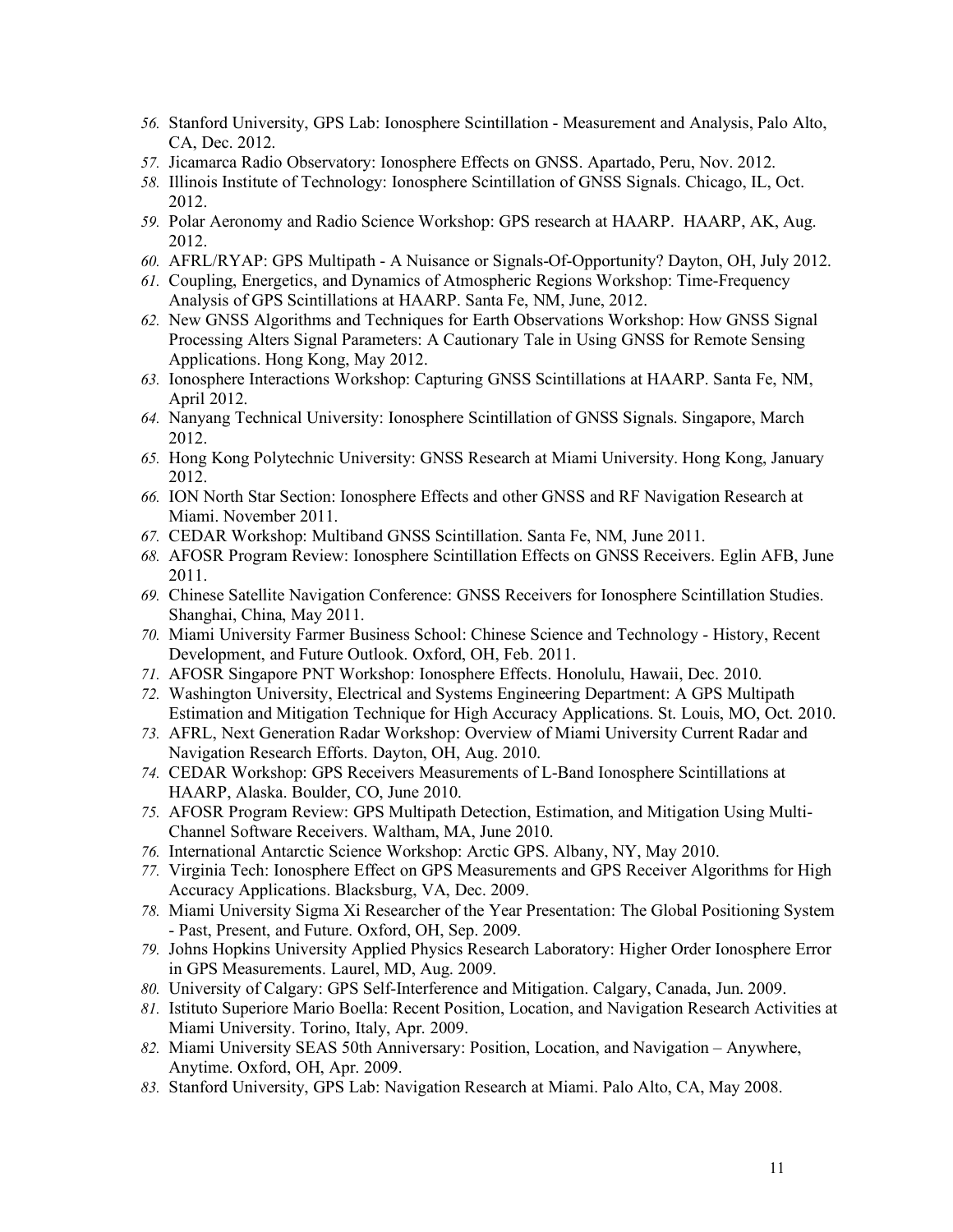- *84.* NAVAIR: Second Order Ionosphere Error Assessment and Low Power Short Delay Multipath Detection. Paxton River, MD, May 2008.
- *85.* ION Dayton Section, Dayton: High Order Ionosphere Error. Dayton, OH, Mar. 2008.
- *86.* IEEE IMS Workshop on Quality of Automotive RF Systems: Evaluation of GPS receivers. San Francisco, CA, Jun. 2006.
- *87.* Department of Mathematics, Miami University: Some Applied Mathematical Problems in Navigation. Oxford, OH, Apr. 2006.
- *88.* Pi Mu Epsilon National Mathematics Society, Miami Chapter: Integrating Digital Beam Forming and Software Receivers for UAV Application. Oxford, OH, Sept. 2005.
- *89.* Nanjing University: Software GPS Receiver. Nanjing, China, June 2005.
- *90.* IEEE IMS Workshop on Software Defined Radio: Integrating Beam Forming and A Software GPS Receiver. Long Beach, CA, Jun. 2005.
- *91.* Miami University Research Advisory Council: Software-Based Global Positioning Systems Receiver and Applications. Oxford, OH, Apr. 2005.
- *92.* Illinois Institute of Technology, ECE Distinguished Speaker Seminar Series: Software GPS Receivers and Applications. Chicago, IL, Dec. 2004.
- *93.* IEEE Cincinnati Chapter: The Miami Red Blade An Autonomous Lawn Mower. Cincinnati, OH, Oct. 2004.
- *94.* Embry Riddle Aeronautics University: Software GPS Receiver. Daytona Beach, FL., Feb. 2003.
- *95.* Embry Riddle Aeronautics University: Modeling and Measurements of the Upper Atmosphere Electron Density Irregularities. Daytona Beach, FL., Feb. 2003.

PUBLICATONS (Students, post-docs, and research staff names are italicized)

Publications are organized in *3 areas* for *journal*, *magazine*, and *conference* papers:

*Aera 1. Satellite Navigation Receivers and Signal Processing Aera 2. GNSS Remote Sensing Aera 3.Navigation Sensors, System Integration, and Applications*

Journal and Magazine Papers in *Area 1. Satellite Navigation Receivers and Signal Processing*:

- *J1. Liu, Y.,* Y. Morton, "Automatic detection of ionospheric scintillation-like GNSS satellite oscillator anomaly using a machine leaning algorithm," submitted to *Navigation, J. Institute of Navigation*, 2020.
- *J2. Wang, Y.,* Y. Morton, "Coherent GNSS reflection signal processing for high-precision and highresolution spaceborne applications," accepted, *IEEE Trans. Geosci. Remote Sensing, 2020.*
- *J3. Wang, Y., R. Yang,* Y. Morton, "Kalman filter-based robust closed-loop carrier tracking of airborne GNSS radio-occultation signals," *IEEE Trans. Aero. Elec. Sys.*, 10.1109/TAES.2020.2972248, 2020.
- *J4. Yang, R., D. Xu*, Y. Morton, "Generalized multi-frequency GPS carrier tracking architecture: design and performance analysis," *IEEE Trans. Aero. Elec. Sys.*, DOI:10.1109/TAES.2019.2948535, 2019.
- *J5. Xu, D.,* Y. Morton, "GPS navigation data bit decoding error during strong equatorial scintillation," *GPS Solutions*, 22:110, https://doi.org/10.1007/s10291-018-0775-1, 2018.
- *J6. Jiao, Y., J. Hall*, Y. Morton, "Performance evaluation of an automatic GPS ionospheric phase scintillation detector using a machine-learning algorithm," *Navigation, J. Institute of Navigation*, 64(3):391-402, DOI: 10.1002/navi.188, Summer 2017.
- *J7. Jiao, Y., J. Hall*, Y. Morton, "Automatic equatorial GPS amplitude scintillation detection using a machine learning algorithm," *IEEE Trans. Aero. Elec. Sys.,* 53(1): 405-418, DOI:10.1109/TAES.2017.2650758, Online ISSN 1557-9603, 2017.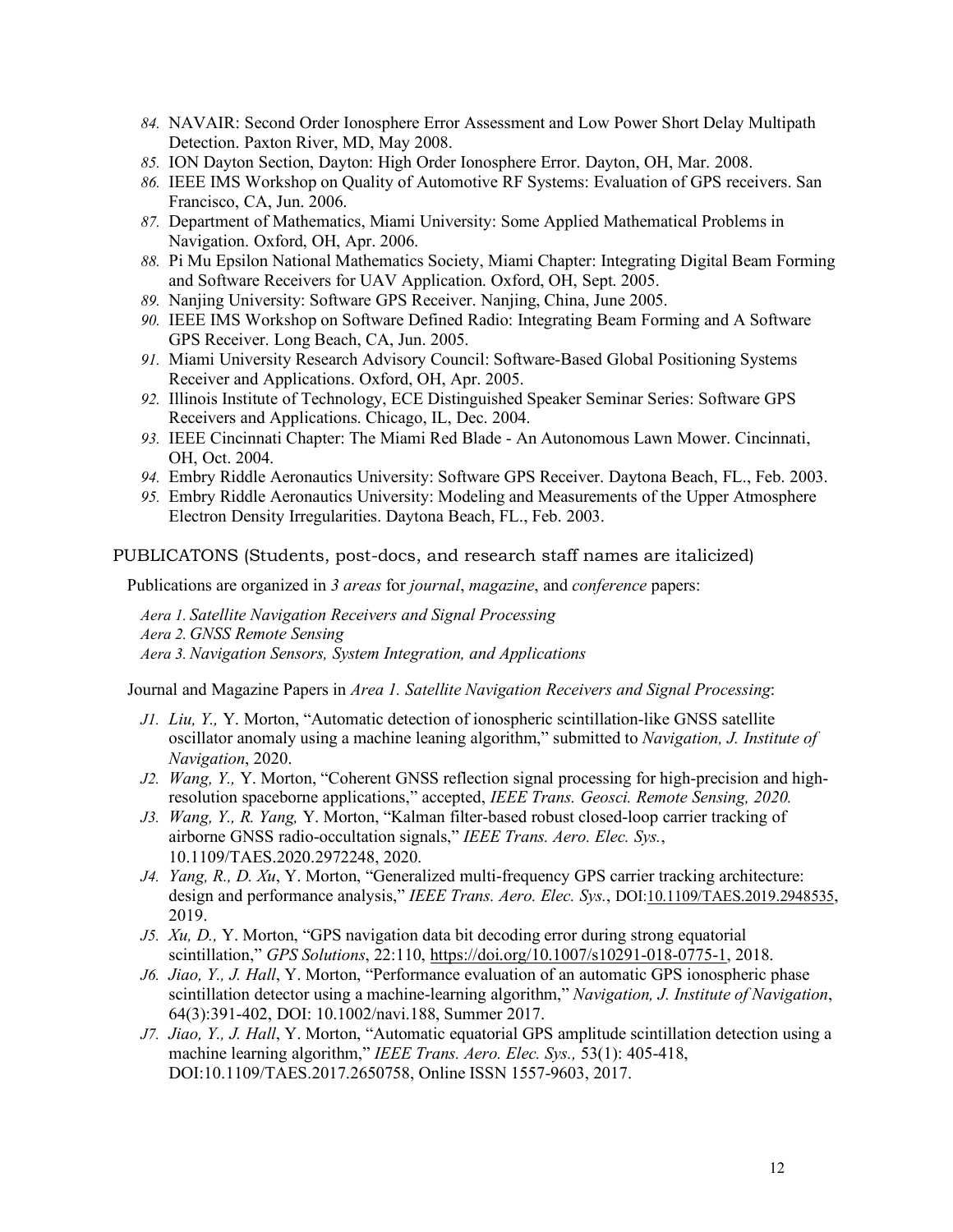- *J8.* Lee, J., Y. Morton, *J. Lee, H-S. Moon*, J. Seo, "Monitoring and mitigation of ionospheric anomalies for GNSS-based safety critical systems: A review of up-to-date signal processing techniques," Special issue on Advances in Signal Processing for Global Navigation Satellite Systems, *IEEE Signal Proc. Magazine*, 34(5):96-110, DOI: 10.1109/MSP.2017.2716406, 2017.
- *J9. Xu D*., Y. Morton, "Semi-open loop estimation of GPS carrier phase variations during deep amplitude fading of equatorial ionospheric scintillation," IEEE Trans. Aero. Elec. Sys., DOI: 10.1109/TAES.2017.2764778, PP(99), 2017.
- *J10.Yang, R.,* K. Ling, E. Poh, Y. Morton, "Generalized GNSS signal carrier tracking in challenging environments: part I – modeling and analysis," *IEEE Trans. Aero. Elec. Sys.,* 53(4):1782-1797, DOI:10.1109/TAES.2017.2673998, 2017.
- *J11.Yang, R.,* Y. Morton, K. Ling, E. Poh, "Generalized GNSS signal carrier tracking in challenging environments: part II - optimization and implementation," *IEEE Trans. Aero. Elec. Sys.,* 53(4):1798-1811, DOI:10.1109/TAES.2017.2674198, 2017.
- *J12.Chen, X.,* Y. Morton, "Iterative subspace alternating projection method for GNSS multipath DOA estimation," *IET Radar, Sonar & Navigation*, DOI: 10.1049/iet-rsn.2015.0508, Online ISSN 1751-8792, 2016.
- *J13.Yin, H.,* Y. Morton, *M. Carroll,* E. Vinande, "Performance analysis of L2 and L5 CNAV broadcast ephemeris for orbit calculation," *Navigation*, *J. Institute of Navigation,* 62(2), 121-140, Summer 2015.
- *J14.Liu, X., M. Liang*, Y. Morton, P. Closas, T. Zhang, and Z. Hong, "Performance evaluation of MSK and OFDM modulations for future GNSS signals," *GPS Solutions*, doi 10.1007/s10291- 01400368-6, 1-13, 2014.
- *J15.Kou, Y*., Y. Morton, "Oscillator frequency offset impact on software GPS receivers and correction algorithms," *IEEE Trans. Aero. Elec. Sys*., 49(4), 2158-2178, 2013.
- *J16.Chen, X.,* Y. Morton, F. Dovis, "A computationally efficient iterative MLE for GPS AOA estimation," *IEEE Trans. Aero. Elec. Sys.,* 49(4), 2707-2716, 2013.
- *J17.Chen, X.,* F. Dovis*, S. Peng,* Y. Morton*, "*Comparative studies of GPS multipath mitigation methods performance," *IEEE Trans. Aero. Elec. Sys.,* 49(3), 1555-1568, 2013.
- *J18.Zhang, L.,* Y. Morton, "GPS carrier phase spectrum estimation for ionospheric scintillation studies," *NAVIGATION, J. Institute of Navigation,* 60(2), 113-122, Summer 2013.
- *J19.Peng, S*., Y. Morton, "A USRP2-based reconfigurable multi-constellation multi-frequency GNSS software receiver front end," *GPS Solutions*, DOI: 10.1007/s10291-012-0263-y, 2012.
- *J20.Brenneman, M*., Y. Morton, "Functional bandwidth criterion for adaptive array performance," *IEEE Trans. Aero. Elec. Sys*., 46(3), 1226-1235, 2010.
- *J21.Brenneman, M*., Y. Morton, Q. Zhou, "GPS multipath detection with ANOVA for adaptive arrays," *IEEE Trans. Aero. Elec. Sys*., 46(3), 1171-1185, 2010.
- *J22.Brenneman, M*., Y. Morton, "False alarm rate estimation for information-theoretic-based source enumeration methods," *EURASIP J. Adv. Signal Processing*, Article ID 697451, doi:10.1155/2009/697451, 2009.
- *J23.*Morton, Y., M. Miller, J. Tsui, D. Lin, Q. Zhou, "GPS civil signal self-interference mitigation during weak signal acquisition," *IEEE Trans. Signal Processing*, 55(12), 5859-5893, 2007.

Journal and Magazine Papers in *Area 2. GNSS Remote Sensing*:

- *J24.Rino, C., B. Breitsch*, Y. Morton, *D. Xu*, C. Carrano, "GNSS signal phase, TEC, and phase scintillation," *Submitted to Navigation, J. Institute of Navigation*, 2020.
- *J25.Yang, Z.,* Y. Morton, I. Zakharenkova, I. Cherniak, S. Song, W. Li, "Global view of ionospheric disturbances impacts on kinematic GPS positioning solutions during the 2015 St. Patrick's Day storm," revision submitted, *J. Geophy. Res., Space Sci*., 2020.
- *J26.Yang, Z.,* Y. Morton, "Low-latitude ionospheric scintillations of multi-constellation GNSS signals in relation to magnetic field orientation," Revision under review, *J. of Geodesy*, 2020.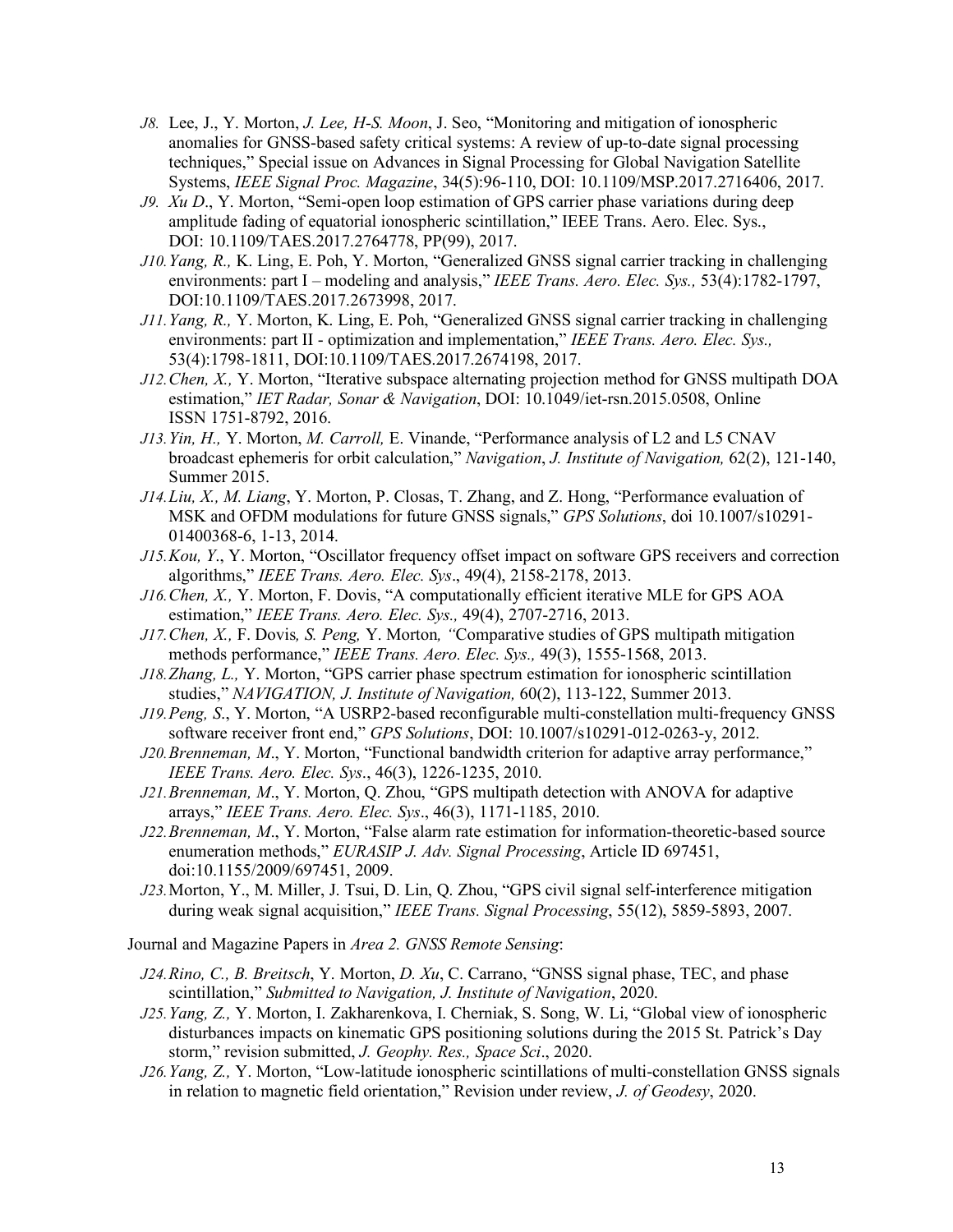- *J27.Collett, I*., Y. Morton, *B. Breitsch*, "Characterization and mitigation of interference between GNSS radio occultation and reflectometry signals for low altitude occultations," Revision submitted*, Navigation, J. Institute of Navigation*, 2020.
- *J28.Breitsch, B., D. Xu*, Y. Morton, C. Rino, "GNSS carrier phase transitions due to ionosphere diffraction: simulation and characterization," accepted, *IEEE Trans. Geosci. Remote Sensing*, 2020.
- *J29.Xu, D.,* Y. Morton, C. Rino, C. Carrano, Y. Jiao, "A two-parameter multifrequency GPS signal simulator for strong equatorial ionospheric scintillation: modeling and parameter characterization," *Navigation, J. Institute of Navigation*, 67:181-195, DOI: 10.1002/navi/350, 2020.
- *J30.*Rino, C., Y. Morton, *B. Breitsch,* C. Carrano, "Stochastic TEC structure characterization," *J. Geophy. Res., Space Phy.,* https://doi.org/10.1029/2019JA026958, 2019.
- *J31.Liu, Y., I. Collett,* Y. Morton, "Application of neural network to GNSS-R wind speed retrieval," *IEEE Trans. Geosci. Remote Sensing*, 57(12), 9756-9766, DOI:10.1109/TGRS.2019.2929002, 2019.
- *J32.Wang, J.,* Y. Morton, "A hybrid correlation model for the space-receiver technique," *Radio Sci*., 54(3), 281-297, https://doi.org/10.1029/2018RS006662, 2019.
- *J33.Han, B.,* Y. Morton, E. Gunawan, *D. Xu,* "Planetary boundary layer height detection using mountain-based radio occultation signal amplitude," *IEEE Trans. Geosci. Remote Sensing*, 57(7), 4332-4348, DOI: 10.1109/TGRS.2018.2890676, 2019.
- *J34.*Liu, Z., *Z. Yang, D. Xu*, Y. J. Morton "On inconsistent ROTI derived from multi-constellation GNSS measurements of globally distributed GNSS receivers for characterizing ionospheric irregularities," *Radio Sci.,* 10.1029/2018RS006596, 2019.
- *J35.Rino, C., B. Breitsch,* Y. Morton*, Y. Jiao, D. Xu,* C. Carrano, "A compact multi-frequency GNSS scintillation model," *Navigation*, *J. Institute of Navigation,* 65(3), 563-569, DOI: 10.1002/navi.263, 2018.
- *J36.Mahmoudian, R.,* W. Scales, *S. Taylor*, Y. Morton, P. A. Bernhardt, S. J. Briczinski, S. Ghader, "Artificial ionospheric GPS phase scintillation excited during high-power radiowave modulation of the ionosphere," *Radio Sci.,* 53, 775-789, DOI:10.1029/2017RS006517, 2018.
- *J37.Jiao, Y., D. Xu, C. Rino*, Y. Morton, C. Carrano, "Multi-frequency GPS signal strong equatorial ionospheric scintillation simulator: algorithm, performance, and characterization," *IEEE Trans. Aero. Elec. Sys*., 65(2), 263-274, DOI:10.1109/TAES.2018.2805232, 2018.
- *J38.Jiao, Y.,* C. Rino, Y. Morton, "Ionospheric scintillation simulation on equatorial GPS signals for dynamic platforms," *Navigation, J. Institute of Navigation*, 65(2), 263-274, doi:10.1002/navi.231, 2018.
- *J39.Wang, J.,* Y. Morton, "Ionospheric irregularity drift velocity estimation using multi-GNSS spaced-receiver array during high latitude phase scintillation," *Radio Sci*., DOI: 10.1002/2017RS006470, 2018.
- *J40.Wang, J*., Y. Morton, "A comparative study of ionospheric irregularity drift velocity derived from a GNSS receiver array and PFISR measurements during high latitude ionospheric scintillation," *J. Geophy. Res.,* 122(6): 6858-6881, DOI:10.1002/2017JA024015, 2017.
- *J41.Jiao, Y., D. Xu,* Y. Morton, C. Rino, "Equatorial scintillation amplitude fading characteristics across the GPS frequency bands," *Navigation, J. Institute of Navigation*, 63(3), 267-281, 2016. (*Burka Award Winner*)
- *J42.Wang, J.,* Y. Morton, "High latitude ionospheric irregularity drift velocity estimation using spaced GPS receiver carrier phase time-frequency analysis," *IEEE Trans. Geosci. Remote Sensing*, 53(11), 6099-6113, doi:10.1109/TGRS.2015.2432014, 2015.
- *J43.Jiao, Y.,* Y. Morton, "Comparison of the effects of high-latitude and equatorial ionospheric scintillation on GPS signals during the maximum of solar cycle 24," *Radio Sci.,* 50(9), 886-903, 10.1002/2015RS005719, 2015.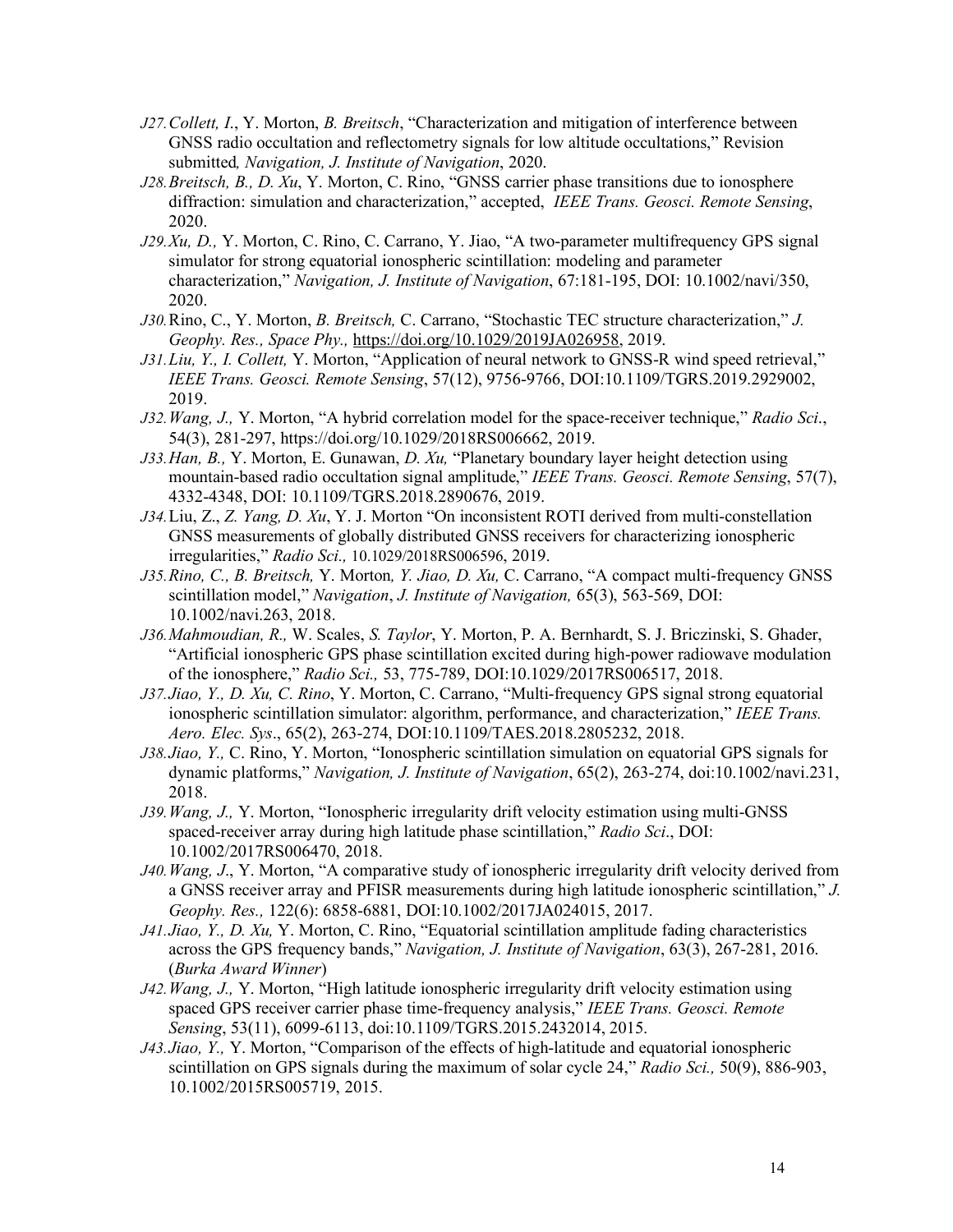- *J44.Najmi, A*., G. Milikh, Y. M. Yampolski, A. V. Koloskov, A. A. Sopin, A. Zalizovski, P. Pernhardt, S. Briczinski, C. Siefring, K. Chiang, Y. Morton, *S. Taylor*, A. Mahmoudian, W. Bristow, M. Rohoniemi, and K. Kapadopoulos, "Studies of the ionospheric turbulence excited by the fourth gyroharmonic at HAARP," *J. Geophy. Res., Space Sci.*, 120(8), 6646-6660, 2015.
- *J45.*Prikryl, P., R. Ghoddousi-Fard, E. G. Thomas, J. M. Ruohoniemi, S. G. Shepherd, P. T. Jayachandran, D. W. Danskin, E. Spanswick, Y. Zhang, *Y. Jiao*, Y. T. Morton*, "*GPS phase scintillation at high latitudes during geomagnetic storms of 7-17 March 2012 – Part 1: The North American sector," *Ann. Geophy*., 33(6), 637-656, 2015.
- *J46.*Prikryl, P., R. Ghoddousi-Fard, L. Spogli, C. N. Mitchell, G. Li, B. Ning, P. J. Cilliers, V. Sreeja, M. Aquino, M. Terkildsen, P. T. Jayachandran, *Y. Jiao*,Y. T. Morton, J. M. Ruohoniemi, E. G. Thomas, Y. Zhang, A. T. Weatherwax, L. Alfonsi, G. De Franceschi, V. Romano*, "*GPS phase scintillation at high latitudes during geomagnetic storms of 7-17 March 2012 – Part 2: Interhemispheric comparison," *Ann. Geophy*., doi: 10.1002/2015JA021341, 2015.
- *J47.Park, J.,* D. Grejner-Brzezinska, R. von Frese, Y. Morton, "GPS discrimination of traveling ionospheric disturbances from underground nuclear explosions and earthquakes," *Navigation, J. Institute of Navigation,* 61(2), 125-134, 2014.
- *J48.Jiao, Y.,* Y. Morton, *S. Taylor*, W. Pelgrum, "Characterization of high latitude ionospheric scintillation of GPS signals," *Radio Sci*., 48, doi:10.1002/2013RS005259, 2013.
- *J49.Xu, R*., Z. Liu, *M. Li*, Y. Morton, W. Chen, "An analysis of low-latitude ionospheric scintillation and its effects on precise point positioning," *J. Global Positioning Sys*., 11(1), 22-32, doi:10.5081/jgps.11.1.22, 2012.
- *J50.Matteo, N*., Y. Morton, "Ionosphere geomagnetic field: comparison of IGRF model prediction and satellite measurements 1991-2010," *Radio Sci*., 46, RS4003, doi:10.1029/2010RS004529, 2011.
- *J51.*Moore, R., Y. Morton, "Magneto-ionic polarization and GPS signal propagation through the ionosphere," *Radio Sci*., 46, RS1008, doi:10.1029/2010RS004380, 2011.
- *J52.Park, J*., R. Frese, D. Grejner-Brzezinska, Y. Morton, L. Gaya-Pique, "Ionospheric detection of the 25 May 2009 North Korean underground nuclear test," *Geophys. Res., Lett*., 38, L22802, doi:10.1029/2011GL049430, 2011.
- *J53.*Zhou, Q., Y. Morton, C. Huang, N. Aponte, M. Sulzer, and S. Gonzalez, "Incoherent scatter radar observation of E-region vertical electric field at Arecibo," *Geophys. Res. Lett*., 38, L01101, doi:10.1029/2010GL045549, 2011.
- *J54.Matteo, N*., Y. Morton, "Higher-order ionospheric error at Arecibo, Millstone, and Jicamarca," *Radio Sci*., 45, RS6006, doi:10.1029/2010RS004394, 2010.
- *J55.*Morton, Y., F. van Graas, Q. Zhou, J. Herdtner, "Assessment of the higher order ionosphere error on position solutions," *Navigation, J. Institute of Navigation*, 56(3), 185-193, Fall 2009.
- *J56.*Morton, Y., Q. Zhou, F. van Graas, "Assessment of second order ionosphere error in GPS range observables using Arecibo incoherent scatter radar measurements," *Radio Sci*., 44, RS1002, doi:10.1029/2008RS003888, 2009.
- *J57.*Zhou, Q., Y. Morton, "Gravity wave propagation in a non-isothermal atmosphere with height varying background wind," *Geophys. Res. Lett*., 34, L23803,doi:10.1029/2007GL031061, 2007.
- *J58.*Zhou, Q., Y. Morton, "A case study of mesospheric gravity wave momentum flux and dynamical instability using the Arecibo dual beam incoherent scatter radar," *Geophy. Res. Lett*., 33, L10802, doi:10.1029/2005GL025608, 2006.
- *J59.Martin, J*., Y. Morton, Q. Zhou, "Neural network development for the forecasting of upper atmosphere parameter distributions," *Adv. Space Res*., 36(12), 2480-2485, 2005.
- *J60.*Zhou, Q., Y. Morton, "Incoherent scatter radar study of photochemistry in the E-region," *Geophys. Res. Lett*., 32, L01103, doi:10.1029/2004GL021275, 2005.
- *J61.*Zhou, Q., J. Friedman, S. Raizada, C. Tepley, Y. Morton, "Morphology of nighttime ion, potassium and sodium layers in the meteor zone above Arecibo," *J. Atmos. Solar-Terr. Phys*., 67(13), 1245-1257, 2005.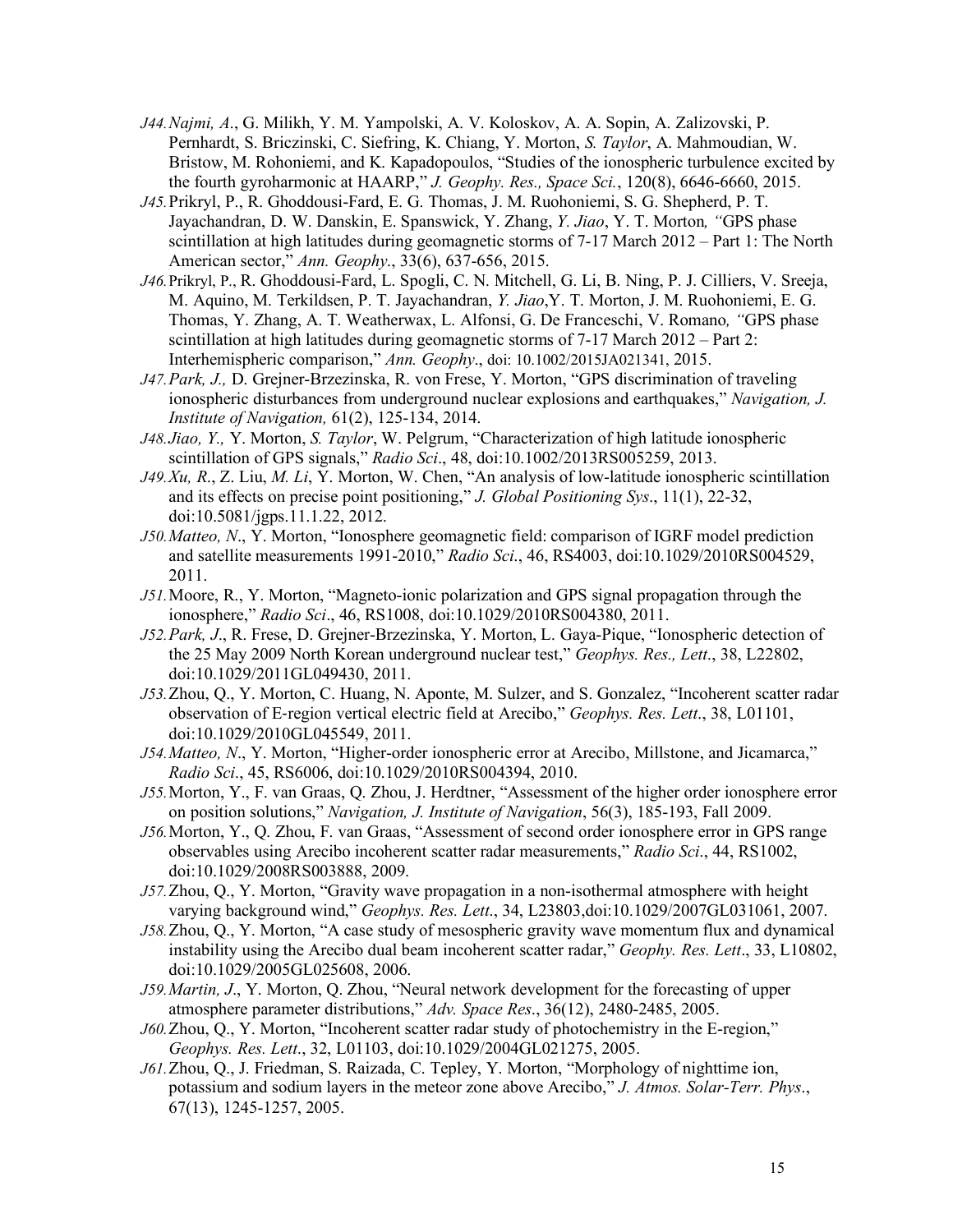- *J62.*Zhou, Q., Y. Morton, J. Mathews, D. Janches, "Aspect sensitivity of VHF echoes from field aligned irregularities in meteor trails and thin ionization layers," *Atmos. Chem. & Phy*., 4(3), 685- 692, 2004.
- *J63.*Mathews, J., Y. Morton, "Radar measurements of dynamics and layering processes in the 80-150 km region at Arecibo," *Adv. Space Res*., 14(9), 153-169, 1994.
- *J64.*Hays, P., *D. Wu*, M. Burrage, D. Gell, H. Grassl, R. Lieberman, A. Marshall, Y. Morton, D. Ortland, W. Skinner, "Observations of the diurnal tide from space," *J. Atmos. Sci*., 51(20), 3077- 3093,1994.
- *J65.*Morton, Y., R. Lieberman, P. Hays, D. Ortland, A. Marshall, *D. Wu*, W. Skinner, M. Burrage, D. Gell, J. Yee, "Global mesospheric tidal wind fields observed by the High Resolution Doppler Imager on board the Upper Atmosphere Research Satellite," *Geophy. Res. Lett*., 20(12), 1263- 1266, 1993.
- *J66.*Barrage, M., W. Skinner, A. Marshall, P. Hays, R. Lieberman, S. Franke, D. Gell, D. Ortland, Y. Morton, F. Schmidlin, R. Vincent, and *D. Wu*, "Comparison of HRDI wind measurements with radar and rocket observations," *Geophy. Res. Lett*., 20(12), 1259-1262, 1993.
- *J67.*Morton, Y. and J. Mathews, "Effects of the 13-14 March 1989 geomagnetic storm on the Eregion tidal ion layer structure at Arecibo during AIDA," *J. Atmos. Terr. Phy*., 55(3), 467- 485, 1993.
- *J68.*Morton, Y., J. Mathews, *Q. Zhou*, "Further evidence for a 6-hour tide above Arecibo," *J. Atmos. Terr. Phy*., 55(3), 459- 465, 1993.
- *J69.*Mathews, J., Y. Morton, *Q. Zhou*, "Observation of ion layer motions during the AIDA campaign," *J. Atmos. Terr. Phy*., 55(3), 447- 457, 1993.
- *J70.*Mathews, J., *Q. Zhou*, C. Philbrick, Y. Morton, and C. Gardner, "Observations of ion and sodium layer coupled processes during AIDA," *J. Atmos. Terr. Phy*., 55(3), 487-498, 1993.
- *J71.*Hays, P., V. Abreu, M. Burrage, D. Gell, H. Grassl, A. Marshall, Y. Morton, D. Ortland, W.R. Skinner, *D. Wu*, and J. Yee, "Remote sensing of mesospheric winds with the High Resolution Doppler Imager," *Planet. Space Sci*., 40(12), 1599- 1606, 1992.
- *J72.*Tong, Y. (maiden name), J. Mathews, *W. Ying*, "An upper E-region quarter diurnal tide at Arecibo?" *J. Geophy. Res*., 93(A9), 10047-10051, 1988.

Journal and Magazine Papers in *Area 3. Navigation Sensors, System Integration, and Applications*:

- *J73.Wang, P.,* Y. Morton, "Performance comparison of time-of-arrival estimation techniques for LTE signals in realistic multipath propagation channels," Revision under review, *Navigation, J. of ION*, 2019.
- *J74.Wang P.,* Y. Morton, "Multipath estimating delay lock loop for LTE signal TOA estimation in indoor and urban environments," accepted, *IEEE Trans. Wireless Comm.*, 2020.
- *J75.Wang, P.,* Y. Morton, "Efficient weighted centroid technique for crowdsourcing GNSS RFI localization using differential RSS," *IEEE Trans. Aero. Elec. Sys.,*  DOI:10.1109/TAES.2019.2917577, 2019.
- *J76.*Garmatyuk, D., *B. Jameson, R. Cole*, Y. Morton, S. Mudaliar, "Target scene frequency diversity exploitation with UWB OFDM radar," *IET Radar, Sonar, Navigation*, 8(9), 1247-1254, 2014.
- *J77.Kauffman, K.,* J. Raquet, Y. Morton, D. Garmatyuk, "Real-time UWB-OFDM radar based navigation in unknown terrain," *IEEE Trans. Aero. Elec. Sys*., 49(3), 1453-1466, 2013.
- *J78.*Garmatyuk, D., Y. Morton, *X. Mao*, "Radar and GPS system inter-operability with UWB-OFDM signals," *IEEE Trans. Aero. Elec. Sys*., 47(1), 265-274, 2011.
- *J79.Xu, H*., L. Yang, Y. Morton, M. Miller, "Mistiming performance analysis of the energy detection based ToA estimator for MB-OFDM," *IEEE Trans. Wireless Comm*., 8(8), 3980-3984, 2009.
- *J80.Dempsey, T*., G. Sahin, Y. Morton, "Wireless (mobile) ad hoc network intelligent detection and characterization," *Special Section on Information & Communication Sys. Security, IEICE Trans*., E92-D, No.5, 818-817, 2009.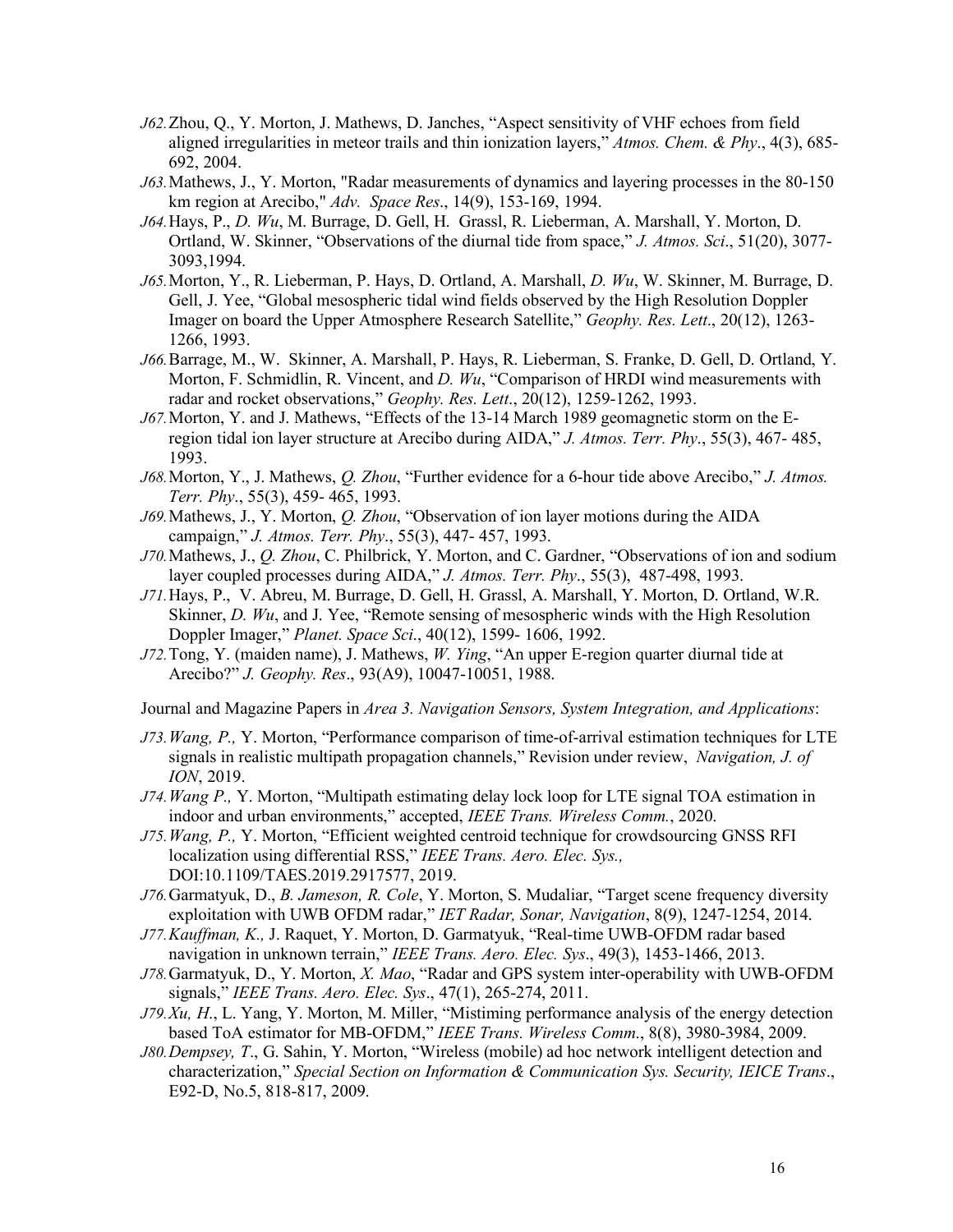- *J81.Dempsey, T*., G. Sahin, Y. Morton, C. Hopper, "Intelligent sensing and classification in ad hoc networks: a case study," *IEEE Trans. Aero. Elec. Sys. Mag*., 24(8): 23-30, Sept. 2009.
- *J82.Newstadt, G., K. Green, D. Anderson, M. Lang*, Y. Morton, J. McCollum, "Miami Redblade III: A GPS-aided autonomous lawnmower," *J. Global Positioning Sys*., 7(2), 115-124, 2008.
- *J83.*Morton, Y., *M. French*, Q. Zhou, J. Tsui, D. Lin, M. Miller, D. Jennings, "A software approach to access ultra-wide band interference on GPS receivers," *IEEE Trans. Aero. & Elec. Magazine*, 20(1): 28-33, 2005.
- *J84.*Morton, Y., D. Troy, *G. Pizza*, "A state-based modeling approach to develop component-based control software for flexible manufacturing systems," *Int. J. Computer Integrated Manufacturing*, 16(4-5), 292-306, 2003.

Conference Papers in *Area 1. Satellite Navigation Receivers and Signal Processing*:

- *C1.* Lu, X., X. Guo, S. Guo, X. Li, K. Jiang, J. Morton, "Update on BeiDou Navigation Satellite System and PNT System," Proc. IEEE/ION PLANS, 2020.
- *C2. Chen, X.,* Y. Morton, D. He, "GPS L1CA/BDS B1I NLOS signal measurements and modeling in dense urban area," *Proc. ION ITM*/*PTTI*, San Diego, CA, 2020.
- *C3. Liu, Y.,* Y. Morton, "Machine learning-based automatic detection and characterization of GNSS satellite clock anomaly using dual frequency signals," *Proc. ION ITM*/*PTTI*, San Diego, CA, 2020.
- *C4. Yang, R.,* X. Zhan, *Y. Wang,* Y. Morton, J. Hasse, "Hybrid tracking and position determination using low elevation satellite signals," *Proc. ION ITM*/*PTTI*, San Diego, CA, 2020.
- *C5. Breitsch, B.,* Y. Morton, "Robust estimation of diffraction-induced phase transitions and cycle slips during strong ionospheric scintillation," *Proc. ION GNSS+,* Miami, FL, 2019.
- *C6. Liu, Y.,* Y. Morton, "Automatic detection and characterization of ionospheric scintillation-like GNSS satellite and receiver oscillator anomaly," *Proc. ION GNSS+,* Miami, FL, 2019.
- *C7. Xu, D.,* Y. Morton, "A two-parameter GNSS signal simulator for strong equatorial ionospheric scintillation," *Proc. ION GNSS+,* Miami, FL, Sept. 2019.
- *C8. Wang, Y.,* Y. Morton, "Coherent reflections using closed-loop PLL processing of CYGNSS IF data," *Proc. 2019 IEEE Int. Geosci. Remote Sensing Sym*., Yokohoma, Japan, July 2019.
- *C9. Yang, R.,* Y. Morton, "Hybrid carrier tracking and position determination using low elevation satellite signals," Proc. ION GNSS+, Miami, FL, Sept. 2018.
- *C10. Wang, Y.,* Y. Morton, *R. Yang*, F. van Graas, J. Hasse, "Robust closed-loop tracking of airborne low-elevation GPS radio-occultation signals," Proc. ION GNSS+, Miami, FL, Sept. 2018.
- *C11. Xu, D.,* Y. Morton, *Y. Jiao, R. Yang*, "Implementation and performance evaluation of a vectorbased receiver during strong equatorial scintillation on dynamic platforms," Proc. ION GNSS+, Miami, FL, Sept. 2018.
- *C12. Liu, Y.,* Y. Morton, *Y. Jiao,* "Application of machine learning to the characterization of GPS L1 ionospheric amplitude scintillation," Proc. IEEE/ION PLANS, Monterey, CA, April 2018.
- *C13. Xu, D*., Y. Morton, *Y. Jiao*, C. Rino, "Simulation and tracking algorithm evaluation for scintillation signals on LEO satellites traveling inside the ionosphere," Proc. IEEE/ION PLANS, Monterey, CA, April 2018.
- *C14. Yang, R*., *D. Xu,* Y. Morton, "An improve adaptive multi-frequency GPS carrier tracking algorithm for navigation in challenging environments," Proc. IEEE/ION PLANS, Monterey, CA, April 2018.
- *C15. Myer, G*., Y. Morton, "Ionosphere scintillation effects on GPS measurements, a new carriersmoothing technique, and positioning algorithms to improve accuracy," Proc. of ION ITM, Reston, VA, Jan. 2018.
- *C16. Yang, R.,* Y. Morton, "An adaptive inter-frequency aiding carrier tracking algorithm for mountain-top GPS radio occultation signal," Proc. ION ITM, Reston, VA, Jan. 2018.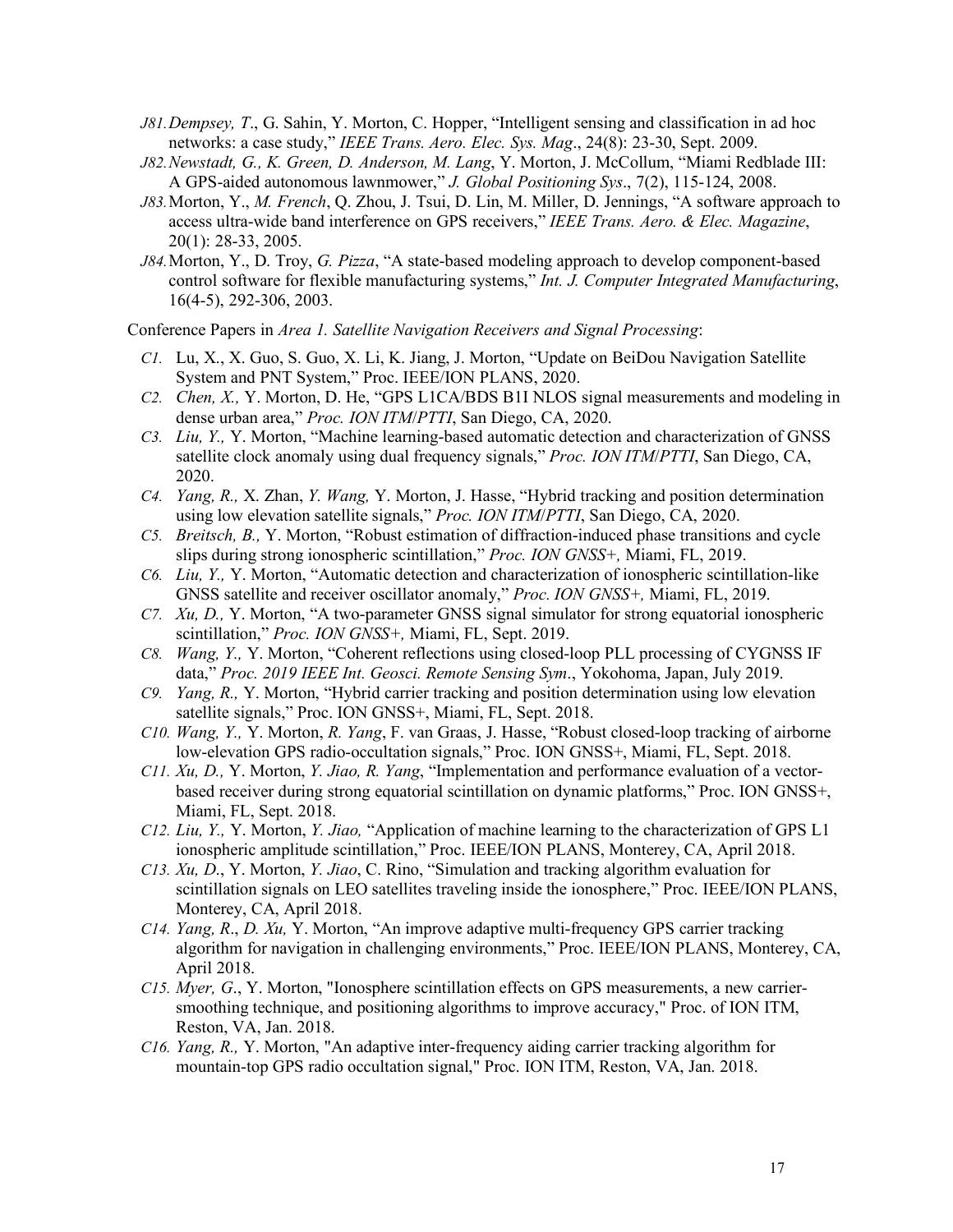- *C17. Yang, Z*., Y. Morton, Z. Liu, "Post-processing analysis of ionospheric scintillation effects on RTK GPS positioning at low-latitude region," Proc. Int. Sym. GNSS, Hong Kong, Dec. 2017. (*Best student paper award*)
- *C18. Xu, D.,* Y. Morton, *Y. Jiao*, C. Rino, "Robust GPS carrier tracking algorithms during strong equatorial scintillation for dynamic platforms," Proc. ION GNSS+, 4112-4121, Portland, OR, Sept. 2017.
- *C19. Yang, R*., Y. Morton, *B. Han,* "An adaptive carrier tracking algorithm for low latitude mountainbased GPS radio occultation measurement," Proc. ION GNSS+, 3767-3774, Portland, OR, Sept. 2017.
- *C20. Breitsch, B.,* Y. Morton, C. Rino, "Long-term analysis of carrier phase residual variations using geometry-ionosphere-free combination of triple-frequency GPS observations," Proc. ION GNSS+, 4122-4138, Portland, OR, Sept. 2017. (*Best Paper Award)*
- *C21.* Morton, Y., *H. Bourne, S. Taylor, D. Xu, R. Yang*, F. van Graas, N. Pujara, "Mountain-top radio occultation with multi-GNSS signals: experiment and preliminary results," *Proc. Pacific PNT*, 490-499, Honolulu, HI, May 2017.
- *C22.* Morton, Y., *D. Xu, H. Bourne, B. Breitsch*, Taylor, S., F. van Graas, N. Pujara, "Ionospheric scintillation observations in Singapore using a high gain antenna and SDR," *Proc. Pacific PNT*, 866-875, Honolulu, HI, May 2017.
- *C23. Breitsch, B.,* Y. Morton, "Joint estimation of ionosphere TEC, receiver inter-frequency biases, and carrier ambiguities using 3-frequency GPS measurements," *URSI National Radio Science Meeting*, Boulder, CO, Jan. 2017.
- *C24. Jiao, Y., Hall, J*., Y. Morton, "Automatic GPS phase scintillation detector using a machine learning algorithm," Proc. *ION ITM*, 1160-1172, Monterey, CA, Jan. 2017.
- *C25. Myer, G.,* Y. Morton, B. Schipper, "Ionospheric scintillation effects on GPS pseudorange and carrier phase measurements and an adaptive algorithm to limit position errors during scintillation," Proc. *ION ITM*, 971-988, Monterey, CA, Jan. 2017.
- *C26. Jiao, Y., J. Hall,* Y. Morton, "Performance evaluations of an equatorial GPS amplitude scintillation detector using a machine learning algorithm," *Proc. ION GNSS+,* Portland, OR, Sept. 2016. (*Best Paper Award*)
- *C27. Xu, D.,* Y. Morton, "Beidou signal parameters characterization during strong equatorial ionospheric scintillation," *Proc. ION GNSS+,* Portland, OR, Sept. 2016. (*Invited*)
- *C28. Xu, D*., Y. Morton, D. Akos, T. Walter, "GPS multi-frequency carrier phase characterization during strong equatorial ionospheric scintillation," *Proc. ION GNSS+,* Tampa, FL, Sept. 2015. (*Best Paper Award*)
- *C29. Xu, D.,* Y. Morton, "GPS carrier parameters characterization during strong equatorial ionospheric scintillation," *Proc. ION ITM*, Dana Point, CA, Jan. 2015.
- *C30. Yin, H.,* Y. Morton, *M. Carroll,* E. Vinande, "Implementation and performance analysis of a multi-frequency GPS signal tracking algorithm," *Proc. ION GNSS+,* Tempa, FL, Sept. 2014. (*Best Presentation Award*)
- *C31. Carroll, M.,* Y. Morton, E. Vinande, "Triple frequency GPS signal tracking during strong ionospheric scintillations over Ascension Island," *Proc. IEEE/ION PLANS*, Monterey, CA, May 2014.
- *C32. Han, B*., G. Erry, K. Low, Y. Morton, "Simulation study of the effect of orbital errors on open loop tracking in GPS radio occultation," *Proc. IEEE/ION PLANS*, Monterey, CA, May 2014.
- *C33. Kassabian, N.,* Y. Morton, "Extending integration time for Galileo tracking robustness under ionosphere scintillation," *Proc. IEEE/ION PLANS*, Monterey, CA, May 2014.
- *C34. Yin, H.*, Y. Morton, *M. Carroll*, E. Vinande, "GPS CNAV signal decoding and performance comparison with legacy navigation messages," *Proc. ION ITM*, San Diego, CA, Jan. 2014.
- *C35. Xu, D*., Y. Morton, *S. Taylor*, "Algorithms and results of tracking Beidou signals during strong ionospheric scintillation over Ascension Island," *Proc. ION ITM*, San Diego, CA, Jan. 2014.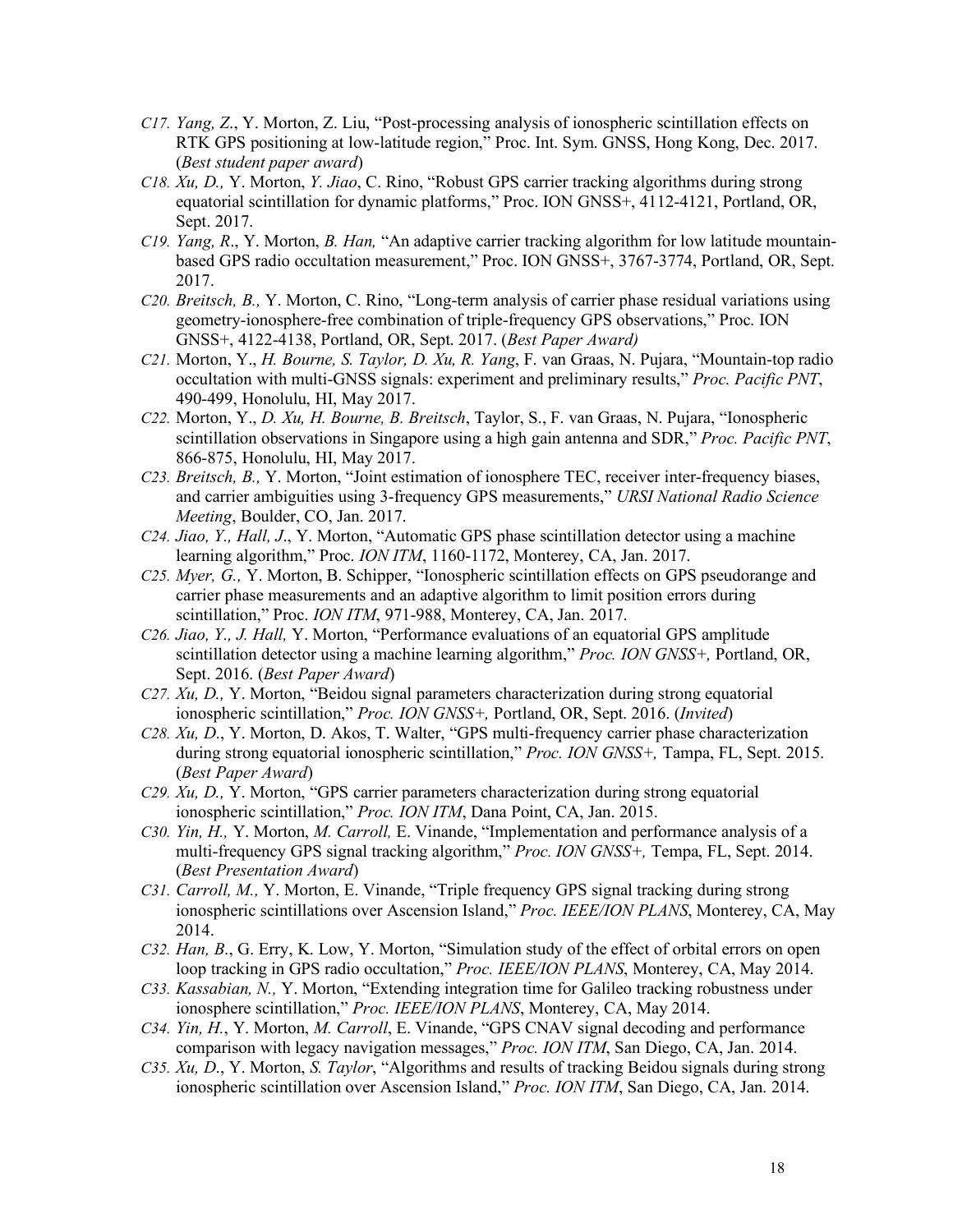- *C36. Kassabian, N*., Y. Morton, "Galileo tracking performance under ionosphere scintillation," *4th Int. Colloquium Sci. Fundamental Aspects Galileo Prog*., Oct. 2013. (*Best Paper Award*)
- *C37. Mao, X.,* Y. Morton, "GNSS receiver carrier tracking loop designs for robust navigation application and for ionosphere studies," *Proc. ION GNSS+,* Nashville, TN., Sept. 2013.
- *C38. Taylor, S.,* Y. Morton, *R. Marcus, H. Bourne*, W. Pelgrum, A.J. Van Dierendonck, "Ionospheric scintillation receivers performances based on high latitude experiments," *Proc. ION Pacific PNT*, Honolulu, HI, Apr. 2013.
- *C39.* Vinande, E., N. Pujara, Y. Morton, *R. Marcus,* F. van Graas, W. Pelgrum, "International collaborative navigation research," *Proc. ION Pacific PNT*, Honolulu, HI, Apr. 2013.
- *C40. Di, R.,* Y. Morton, E. Vinande, "Performance analysis of a USRP-based GPS and GLONASS signal recording and playback system," *Proc. ION ITM*, San Diego, CA, Jan. 2013.
- *C41. Peng, S*., Y. Morton, *R. Di*, "A multiple-frequency GPS software receiver design based on a vector tracking loop," *Proc. IEEE PLANS*, Myrtle Beach, SC, April 2012.
- *C42. Di, R*., Y. Morton, *S. Peng*, "A USRP-based GNSS and interference signal generator and playback system," *Proc. IEEE PLANS*, Myrtle Beach, SC, April 2012.
- *C43. Taylor, S*., Y. Morton, *Y. Jiao, J. Triplett*, W. Pelgrum, "An improved ionosphere scintillation event detection and automatic trigger for a GNSS data collection system," *Proc. ION ITM*, Newport Beach, CA, Feb. 2012.
- *C44. Zhang, L*., Y. Morton, "GPS carrier phase and carrier phase spectrum estimation for ionosphere scintillation studies," *Proc. ION GNSS*, Portland, OR, Sept. 2011.
- *C45.* Pelgrum, W., Y. Morton, F. van Graas, *P. Vikram, S. Peng*, "Multi-domain analysis of the impact on natural and man-made ionosphere scintillations on GNSS signal propagation," *Proc. ION GNSS*, Portland, OR, Sept. 2011. (*Best Presentation Award*)
- *C46. Vikram, P*., Y. Morton, W. Pelgrum, "Event driven data collection system for studying ionosphere scintillation," *Proc. ION GNSS*, Portland, OR, Sept. 2011.
- *C47. Wang, J., J. Morell*, Y. Morton, "Predicting GLONASS satellite orbit based on an almanac conversion algorithm for controlled ionosphere scintillation experiment planning," *Proc. ION GNSS*, Portland, OR, Sept. 2011.
- *C48. Kou, Y., Y. Jiao*, Y. Morton, "A unique software GPS receiver and simulator platform for clock error measurement and simulation," *Proc. ION GNSS*, Portland, OR, Jan. 2011.
- *C49. Peng, S*., Y. Morton, "A USRP2-Based multi-constellation and multi-frequency GNSS software receiver for ionosphere scintillation studies," *Proc. ION ITM*, San Diego, Jan. 2011.
- *C50.* Pelgrum,W., Y. Morton, F. van Graas, S.Gunawardena1,M.Bakich, *D.Charney, S.Peng, J. Triplett, A. Vermuru, P. Vikram*, "Measurement and analysis of artificially-generated and natural ionosphere scintillations effects on GNSS signals," *Proc. ION ITM*, San Diego, Jan. 2011.
- *C51. Brenneman, M*., Y. Morton, "An efficient algorithm for short delay time multipath estimation and mitigation," *Proc. ION GNSS*, Portland, OR, Sept. 2010.
- *C52. Zhang, L*., Y. Morton, "A variable gain adaptive Kalman filter-based carrier tracking algorithm for tracking under ionosphere scintillation," *Proc. ION GNSS*, Portland, OR, Sept. 2010.
- *C53. Mao, X*., Y. Morton, *L. Zhang, Y. Kou*, "GPS signal carrier parameters estimation using PLL with dynamic reductions," *Proc. ION GNSS*, Portland, OR, Sept. 2010.
- *C54. Zhang, L*., Y. Morton, Q. Zhou, F. van Graas, and T. Beach, "Characterization of GNSS signal parameters under ionosphere scintillation conditions using sequential and batch-based tracking algorithms," *Proc. IEEE PLANS*, Palm Springs, CA, May 2010.
- *C55. Kou, Y., X. Zhou*, Y. Morton, D. Akos, "A software-based receiver sampling frequency calibration technique and its application in GPS signal quality monitoring," *Proc. IEEE PLANS*, Palm Springs, CA, May 2010.
- *C56. Kou, Y., X. Zhou*, Y. Morton, L. Zhang, "Processing L2C signals under ionospheric scintillations," *Proc. IEEE PLANS*, Palm Springs, CA, May 2010.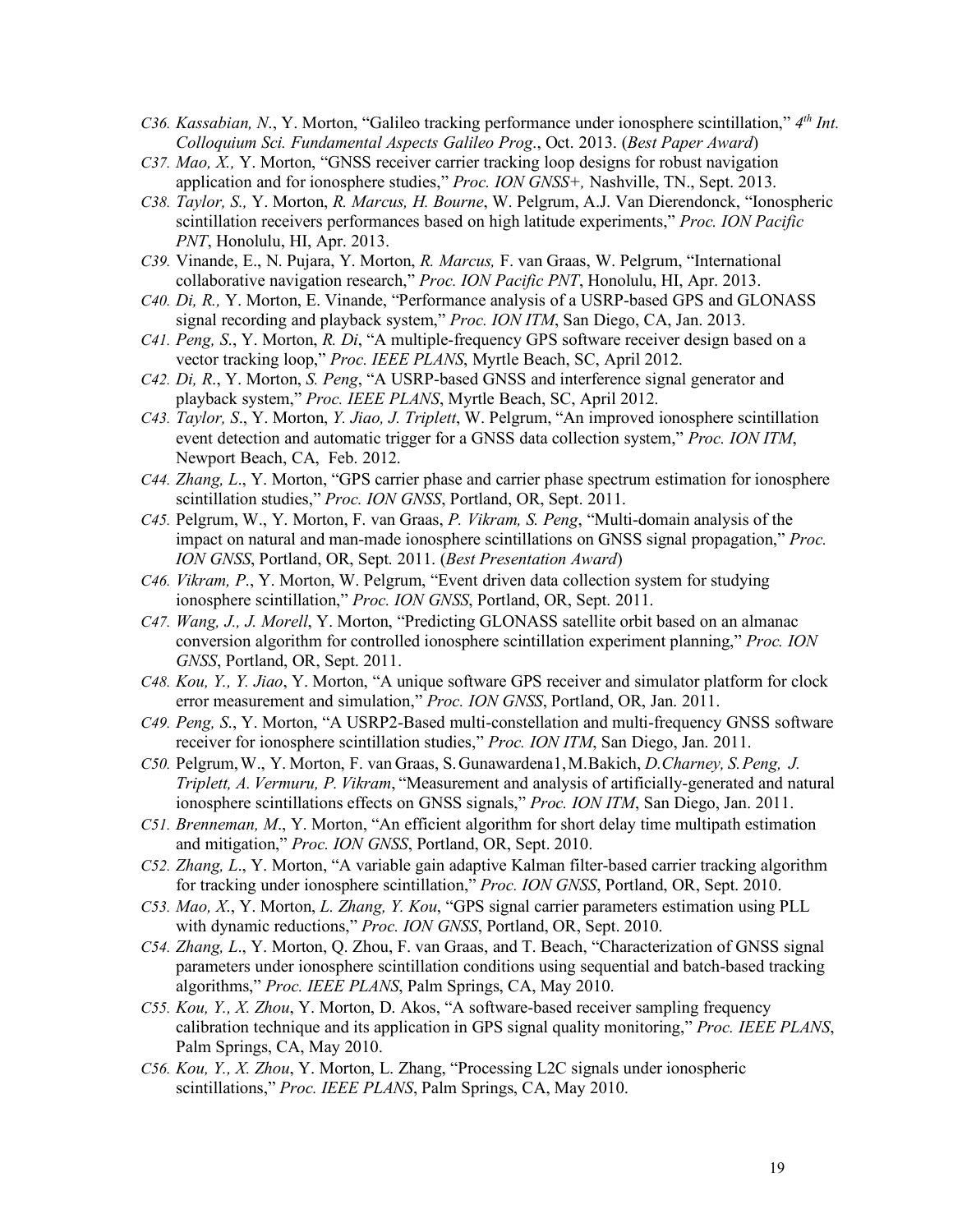- *C57. Brenneman, M*., Y. Morton, "A novel maximum likelihood estimator for GPS signal angle of arrival," Proc. Asilomar Conf. Signals, Systems, & Computers, Pacific Grove, CA., Nov. 2009.
- *C58. Zhang, L*., Y. Morton, "Tracking GPS signals under ionosphere scintillation conditions," *Proc. ION GNSS*, Savanna, GA, Sept. 2009.
- *C59.* Yang, C., Y. Morton, "Adaptive replica code synthesis for interference suppression in GNSS receivers," *Proc. ION ITM*, Los Angeles, CA, Jan. 2009.
- *C60. Brenneman, M*., Y. Morton, Q. Zhou, "Applying ANOVA test to GPS multipath detection using a multi-channel software receiver," *Proc. IEEE/ION PLANS*, Monterey, CA, May, 2008.
- *C61. Brenneman, M*., Y. Morton, C. Yang, F. van Grass, "Mitigation of GPS multipath using polarization and spatial diversities," *Proc. ION GNSS*, Fort Worth, TX, Sept. 2007. (*Best Presentation Award*)
- *C62. Brenneman, M*., Y. Morton, Q. Zhou, and *G. Distler*, "GPS interference source angle of arrival determination using adaptive periodogram techniques," *Proc. ION ITM*, San Diego, CA, Jan., 2007.
- *C63.* Morton, Y., L. Liou, D. Lin, J. Tsui, Q. Zhou, "Broadband interference cancellation using digital beam forming and a software receiver," *Proc. ION GNSS*, Long Beach, CA, Sep. 2005.
- *C64.* Liou, L., D. Lin, J. Tsui, J. Schamus, Y. Morton, "Baseline vector measurement using a twochannel software GPS receiver," *Proc. ION GNSS*, Long Beach, CA, Sep. 2005.
- *C65.* Liou, L., D. Lin, J. Tsui, J. Schamus, Y. Morton, "GPS time tag using software GPS receiver approach," *Proc. ION GNSS*, Long Beach, CA, Sep. 2005.
- *C66.* Liou, L., D. Lin, J. Tsui, J. Schamus, Y. Morton, "Frequency calibration of A/D converter in software GPS receivers," *Proc. IEEE Int. Frequency Control Sym. & Exposition*, Vancouver, Canada, Aug. 2005.
- *C67.* Morton, Y., L. Liou, D. Lin, J. Tsui, Q. Zhou "Interference cancellation using power minimization and self-coherence properties of GPS signals," *Proc. ION GNSS*, Long Beach, CA, Sep. 2004. (*Best Presentation Award*)
- *C68.* Morton, Y., *M. French*, Q. Zhou, J. Tsui, D. Lin, M. Miller, D. Jennings, "A software approach to access ultra-wide band interference on GPS receivers," *Proc. IEEE PLANS*, Monterey, CA, Apr. 2004.
- *C69.* Morton, Y., J. Tsui, D. Lin, M. Miller, J. Schamus, Q. Zhou, *M. French*, "Assessment and handling of CA code self-interference during weak GPS signal acquisition," *Proc. ION GPS*, Portland, OR, Sep. 2003.
- *C70.* Liou, L., J. Tsui, D. Lin, J. Schamus, F. van Graas, Y. Morton, "Passive altimeter study using GPS flight data," *Proc. ION GPS*, Portland, OR, Sep. 2003.
- *C71.* Lin, D., J. Tsui, L. Liou, Y. Morton, "Sensitivity analysis of a stand alone GPS software GPS receiver and an acquisition method," *Proc. ION GPS*, Portland, OR, Sep. 2002.

Conference Papers in *Area 2. GNSS Remote Sensing*:

- *C72. Collett, I., Y. Wang,* R. Shah, *C. Roesler,* Y. Morton, "GPS signal land reflection coherence dependence on water extent and surface topography using CYGNSS measurements," *Proc. IGARSS,* Waikoloa, HI, *2020.*
- *C73.* Morton, Y., *Y. Wang, R. Yang,* "Coherent GNSS reflection signal processing for precision altimetry applications," *Proc. IGARSS,* Waikoloa, HI, *2020. (invited)*
- *C74. Roesler, C., Y. Wang,* Y. Morton, R. S. Nerem*, "Coherent GPS reflections over ocean surface," Proc. IGARSS,* Waikoloa, HI, *2020.*
- *C75. Wang, P., Y. Wang, Y. Morton,* "Characterization and impact analysis of radio frequency interference for GNSS reflectometry," *Proc. IGARSS,* Waikoloa, HI, *2020.*
- *C76. Wang, Y., Y. Liu,* Y. Morton, "Detection of coherent GNSS-R measurements using a Support Vector Machine," *IGARSS,* Waikoloa, HI, *2020.*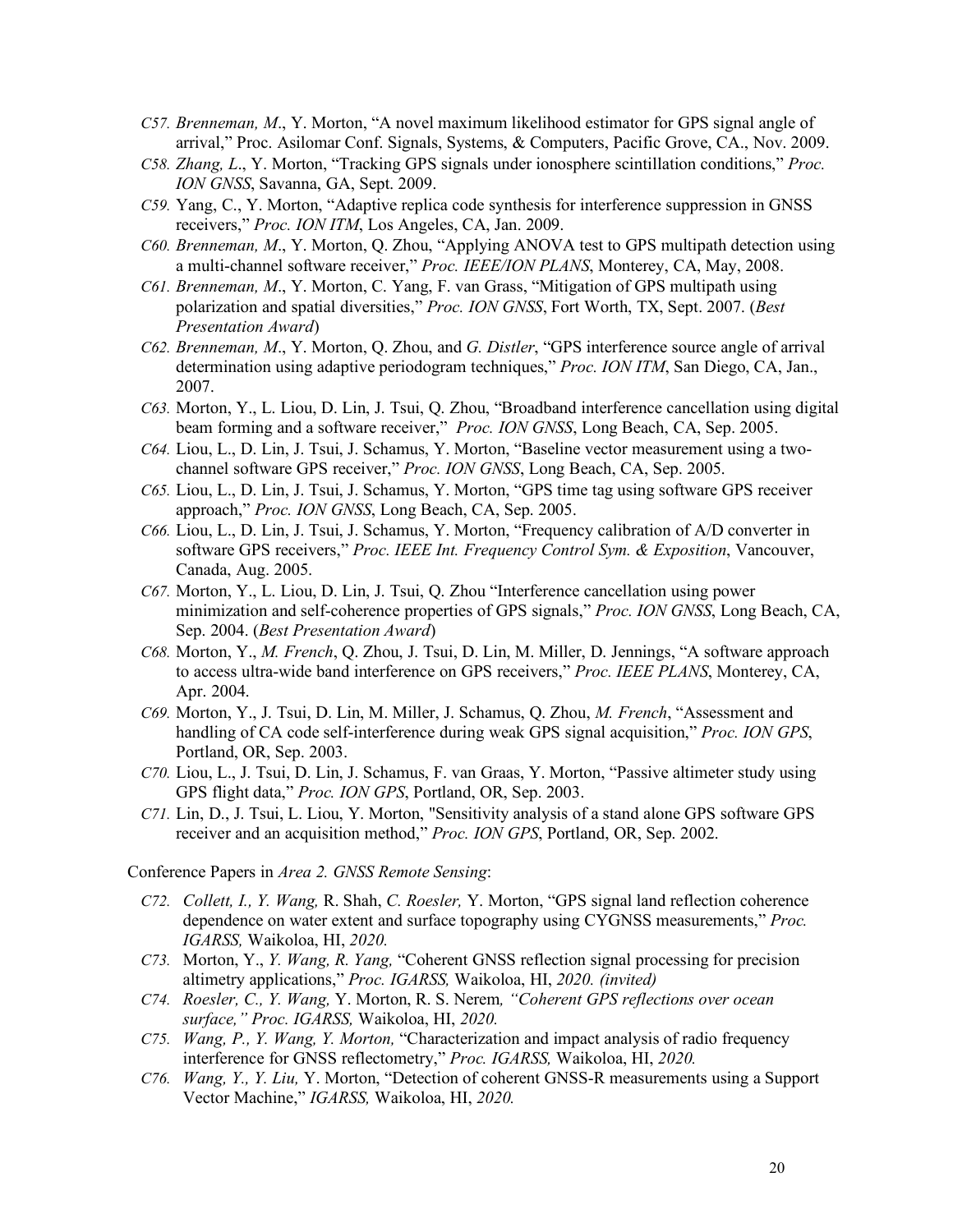- *C77.* Morton, Y., *Y. Liu, Z. Yang, Y. Wang, B. Breitsch, H. Bourne, S. Taylor*, "Expected abd unexpected findings in mining massive GNSS data for ionospheric effects," *Proc. European Navigation Conference*, Dressden, Germany, 2020. (*Invited*)
- *C78. Breitsch, B.,* Y. Morton, *D. Xu, R. Yang,* "Study of the effect of ionosphere scintillationinduced deep fades on multi-frequency GNSS carrier phase," *Proc. IEEE/ION PLANS meeting*, 2020.
- *C79. Krier, W.,* Y. Morton, "Conjugate transfer function compensation of ionospheric refractive effects," *Proc. IEEE/ION PLANS meeting*, 2020.
- *C80. Yang, Z., S. Mrak,* Y. Morton, "Geomagnetic storm induced mid-latitude ionospheric plasma irregularities and their implications for GPS positioning over North America: a case study," *Proc. IEEE/ION PLANS meeting*, 2020.
- *C81. Breitsch, B.,* Y. Morton, *D. Xu,* "Ionosphere scintillation-induced phase transitions in triplefrequency GPS measurements," *Proc. ION ITM*/*PTTI*, San Diego, CA, 2020.
- *C82. Sun, K.,* J. Lee, J. Seo, Y. Morton, S. Pullen, "Performance benefit from dual-frequnecy GNSSbased aviation applications under ionospheric scintillation: a new approach on fading process modeling," *Proc. ION ITM*/*PTTI*, San Diego, CA, 2020.
- *C83. Collett, I.,* Y. Morton, "Ocean vector wind retrieval from delay-Doppler maps using ambiguous stare processing," *Proc. ION GNSS+,* Miami, FL, 2019. (*Best Presentation*)
- *C84.* Park, B., *C. Lim, J. Wang,* Y. Morton, "A new method to estimate ionospheric irregularity drift velocity using ROT variation and spaced GNSS reference stations," *Proc. ION GNSS+,* Miami, FL, 2019.
- *C85. Wang, Y.,* Y. Morton, "Coherent components of GNSS-R signal observed from CYGNSS raw IF data," *Proc. ION GNSS+,* Miami, FL, 2019.
- *C86. Yang, Z.,* Y. Morton, "Kinematic PPP errors associated with ionospheric plasma irregularities during the 2015 St. Patrick's day storm," *Proc. ION GNSS+,* Miami, FL, 2019.
- *C87.* Morton, Y. T., *B. Bourne, B. Breitsch, Y. Liu,* B, Park, C. Rino, *S. Taylor, Y, Wang, D. Xu*, "Measurement of ionospheric and atmospheric structures using navigation satellite signals captured with software-defined systems," *Int. Beacon Satellite Sym., BSS-2019,* Mazury, Poland, August 2019. (*Invited*)
- *C88. Liu, Y., I. Collett,* Y. Morton, "A machine learning framework for real data GNSS-R wind speed retrieval," *Proc. 2019 IEEE Int. Geosci. Remote Sensing Sym*., Yokohoma, Japan, July 2019.
- *C89.* Shah, R., J. Morton*, Y. Wang, I. Collett,* S. Yueh, "Characterization of coherence properties of signals of opportunity over land surface," *Proc. 2019 IEEE Int. Geosci. Remote Sensing Sym*., Yokohoma, Japan, July 2019.
- *C90.* Morton, Y., *H. Bourne, B. Breitsch, I. Collett, S. Taylor*, "Mountaintop GNSS-RO and GNSS-R experiment: new results and insights," Proc. ION Pacific PNT, Honolulu, HI, April 2019.
- *C91. Bourne, H.,* Y. Morton, "Comparison of MGEX products for differential GNSS signal bias estimation," Proc. ION Pacific PNT, Honolulu, HI, April 2019.
- *C92. Collett, I.,* Y. Morton*, B. Breitsch,* "Characterization and mitigation of interference between GNSS radio occultation and reflectometry signals for low altitude occultation," Proc. ION GNSS+, Miami, FL, Sept. 2018. (*Best Paper Award*)
- *C93. Liu, Y., I. Collett,* Y. Morton, "Application of machine learning to GNSS-R wind speed retrieval, Proc. ION GNSS+, Miami, FL, Sept. 2018.
- *C94. Wang, J.,* Y. Morton, "A hybrid correlation method from the anisotropy model and the front velocity model for ionospheric irregularity drift velocity estimation using GNSS spacedreceiver array," Proc. ION GNSS+, Miami, FL, Sept. 2018.
- *C95. Collett, I.,* Y. Morton, "Simulation study of the common surface scenario in GNSSreflectometry," Proc. IGARSS, Italy, July 2017.
- *C96. Liu, Y., I. Collett,* Y. Morton, *S. Hrbek,* D. Akos, "Mountaintop ocean reflectometry with dual frequency GPS signals: experiment and preliminary results," Proc. IGARSS, Italy, July 2017.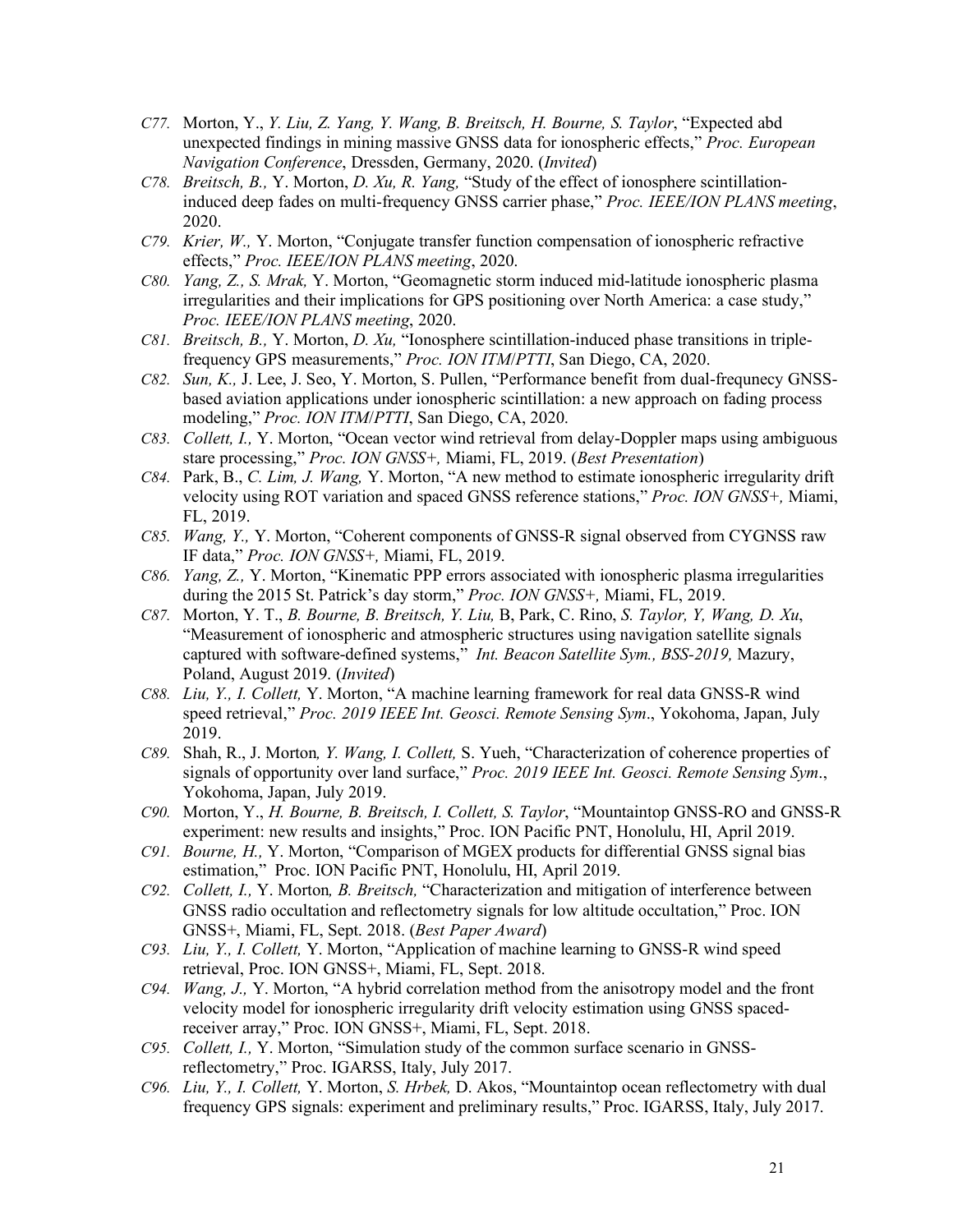- *C97. Mahmoudian, A.,* J. Morton, B. Isham, W. A. Scales, P. A. Bernhardt, E. Nossa, S. J. Briczinski, D. Papadopoulos, G. Milikh, "Recent observations and modeling of ionospheric stimulated electromagnetic emissions," Proc. URSI AT RASC, Gran Canaria, May 2018.
- *C98. Breitsch, B.,* Y. Morton, "Study of the effects of ionosphere scintillation-induced deep fades on multi-frequency GNSS carrier phase," Proc. IEEE/ION PLANS, Monterey, CA, April 2018.
- *C99.* Rino, C., *B. Breitsch*, Y. Morton, *Y. Jiao, D. Xu*, C. Carrano, "A new GNSS scintillation model," Proc. URSI National Meeting, Boulder, CO, Jan. 2018.
- *C100. Jiao, Y.,* C. Rino, Y. Morton, "Scintillation simulation on equatorial GPS signals for dynamic platforms," Proc. ION GNSS+, 1644-1657, Portland, OR, Sept. 2017.
- *C101. Wang, J.,* Y. Morton, Robinson, R., "Spaced multi-GNSS receiver array as ionosphere radar for irregularity drift velocity estimation during high latitude ionospheric scintillation," Proc. ION GNSS+, 3389-3401, Portland, OR, Sept. 2017.
- *C102.* Rino, C., *B. Breitsch, Y. Jiao, D. Xu*, Y. Morton, C. Carrano, "A new GNSS scintillation model," Proc. ION GNSS+, 3879-3887, Portland, OR, Sept. 2017. (*Best Paper Award*)
- *C103. Collett, I., B. Breitsch, D. Xu,* Y. Morton, "Statistical characterization of GNSS signal carrier Doppler frequency deviations during ionospheric scintillation," Int. Iono. Effects Sym., online https://ies2017.bc.edu/wp-content/uploads/2017/05/5A2-Collett-paper.pdf, Alexandria, VA, May 2017.
- *C104.* Rino, C., C. Carrano, *Y. Jiao, B. Breitsch*, J. Morton, "Simulation study of GPS phase scintillation," Int. Iono. Effects Sym., online https://ies2017.bc.edu/wpcontent/uploads/2017/05/4A3-Rino-GPSPhaseSimulationStudy-paper.pdf, May 2017.
- *C105. Wang, J*., Y. Morton, "A comparative study of time-domain and joint time-frequency-domain methods for ionospheric irregularity drift velocity estimation from a GNSS receiver array during high latitude ionospheric scintillation," Int. Iono. Effects Sym., online https://ies2017.bc.edu/wp-content/uploads/2017/05/10B6-Wang-paper\_v3.pdf, May 2017.
- *C106.* Rino, C., *J. Jiao*, J. Morton, "Modeling scintillation for GPS and RO geometries," Int. Sym. GNSS, Dec. 2016.
- *C107. Jiao, Y., D. Xu,* Y. Morton, C. Rino, "Equatorial amplitude scintillation spectrum analysis and fading characteristics on GPS signals," *Proc. ION GNSS+,* Sept. 2016.
- *C108.* Rino, C., C. Carrano, Y. Morton, *Y. Jiao, J. Wang, and D. Xu*, "On the geometric dependence of scintillation and stochastic structure models," *Proc. Beacon Satellite Sym.*, June 2016.
- *C109. Bourne, H.,* Y. Morton, F. van Graas, M. Sulzer, M. Milla, "Gradient-based TEC estimation with code noise multipath correction evaluation using simultaneous incoherent scatter radar measurements," *Proc. ION ITM, 140-150, Monterey, CA*, May 2016.
- *C110. Wang, J.,* Y. Morton, J. Spaleta, W. Bristow, "A comparative study of ionospheric irregularity drift velocity using a GNSS receiver array and SuperDARN at high latitude," *Proc. ION ITM*, Monterey, CA, Jan. 2016.
- *C111. Breitsch, B.,* J. Morton, "Distribution of common-volume LEO-based and ground-based GNSS ionosphere observations," *Proc. URSI Radio Science Meeting*, Boulder, CO, Jan. 2016.
- *C112. Jiao, Y.,* Y. Morton, "A comparative study of triple frequency GPS scintillation signal amplitude fading characteristics at low latitudes," *Proc. ION GNSS+,* Tampa, FL, Sept. 2015.
- *C113. Wang, J.,* Y. Morton, "Spaced receiver array for ionospheric irregularity drift velocity estimation using multi-band GNSS signals," *Proc. ION GNSS*+, Tampa, FL, Sept. 2015.
- *C114.* Morton, Y., *Y. Jiao*, and *S. Taylor*, "High-latitude and equatorial ionospheric scintillation based on an event-driven multi-GNSS data collection system," *Proc. Ionospheric Effects Sym.,* Alexandria, VA, May 2015.
- *C115.* Morton, Y., *Y. Jiao*, F. van Graas, E. Vinande, N. Pujara, "Analysis of receiver multi-frequency response to ionospheric scintillation in Ascension Island, Hong Kong, and Singapore," *Proc. ION Pacific PNT*, Honolulu, HI, April 2015.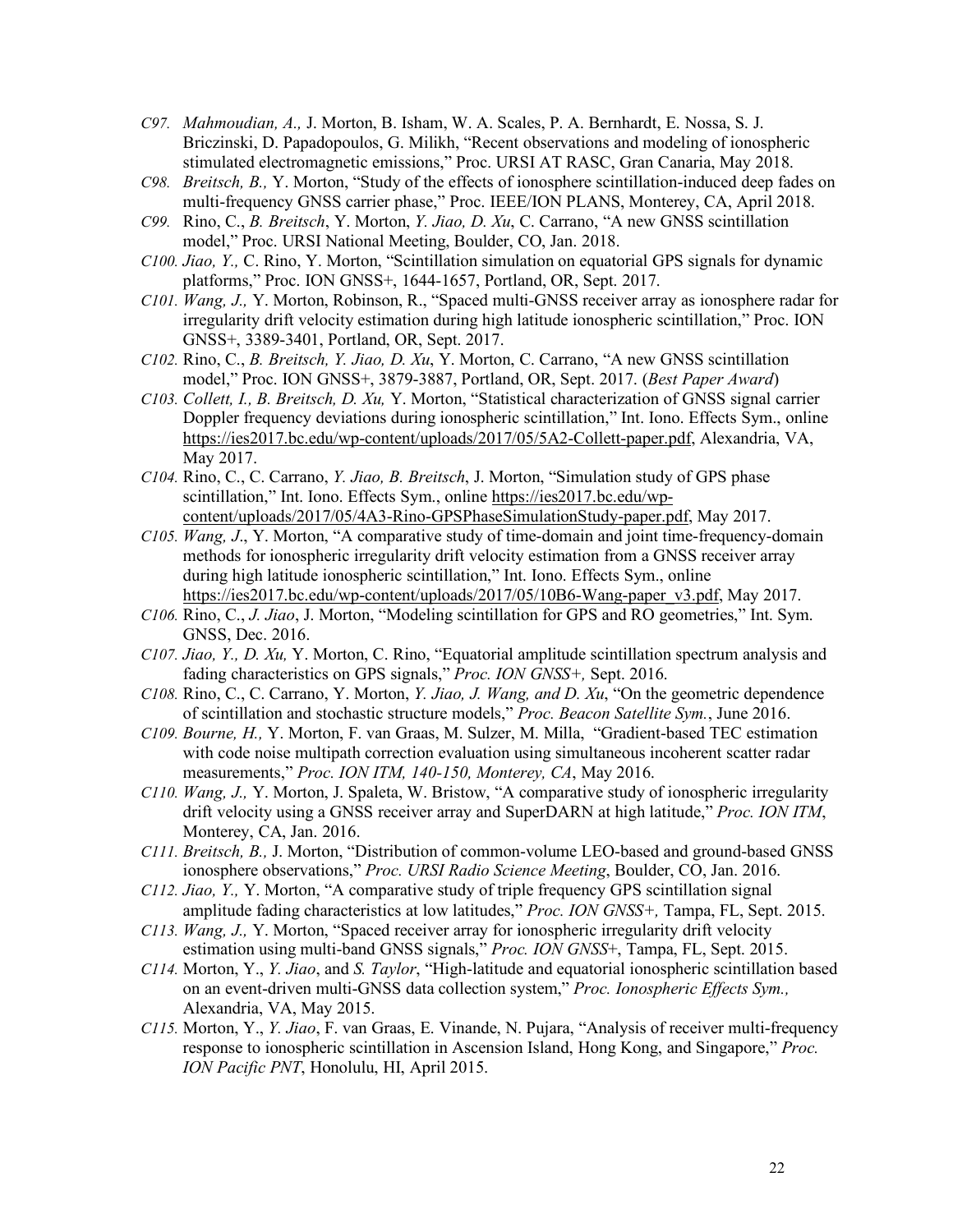- *C116. Bourne, H.,* Y. Morton, T. Nguyen, M. Sulzer, M. Milla, "GPS Based TEC estimation algorithm evaluation using simultaneous incoherent scatter radar measurements," *Proc. ION Pacific PNT*, Honolulu, HI, April 2015.
- *C117.* Liu, Z.. *Z. Yang*, W. Chen, J. Morton, X. Ding, M. Aquino, A. Dodson, "A comparative analysis of GPS ionospheric scintillations observed in Northern and Southern equatorial anomaly regions in 2013-2014," *Proc. ION Pacific PNT*, Honolulu, HI, April 2015.
- *C118. Wang, J.,* Y. Morton, *J. Spaleta*, B. Bristow, "Spatial characterization of high latitude ionospheric scintillation using an array of software receiver measurements," *Proc. ION GNSS+*, Tempa, FL, Sept. 2014.
- *C119. Jiao, Y*., Y. Morton, *S. Taylor, M. Carroll*, "Characteristics of low-latitude signal fading across the GPS frequency bands," *Proc. ION GNSS+,* Tempa, FL, Sept. 2014.
- *C120.* Morton, Y., *H. Bourne, M. Carroll, Y. Jiao, N. Kassabian, S. Taylor, J. Wang, D. Xu, H. Yin*, "Multi-constellation GNSS observations of equatorial ionospheric scintillation," *Proc. URSI General Assembly & Sci. Sym*., Beijing, China, Aug., 2014. (*Invited*)
- *C121. Wang, C., J. Wang,* Y. Morton, "Regional ionospheric TEC gradients estimation using a single GNSS receiver," *Proc. Chinese Satellite Navigation Conference*, Nanjing, China, May 2014.
- *C122. Jiao, Y.,* Y. Morton, *S. Taylor*, "Comparative studies of high-latitude and equatorial ionospheric scintillation," *Proc. IEEE/ION PLANS*, Monterey, CA, May 2014.
- *C123. Wang. C.,* Y. Morton, "Estimation of total electron content gradient using a regional GNSS network," *Proc. ION GNSS+,* Nashville, TN, Sept. 2013.
- *C124. Jiao, Y.,* Y. Morton, *S. Taylor*, W. Pelgrum, "Correlation between ionosphere scintillation and geomagnetic field activities," Proc. ION GNSS+, Nashville, TN., Sept. 2013.
- *C125. Wang, J.,* Y. Morton, Q. Zhou, W. Pelgrum, "Quantitative spectrum analysis of high latitude and equatorial ionosphere scintillation," *Proc. ION GNSS+,* Nashville, TN., Sept. 2013.
- *C126. Bourne, H*., Y. Morton, "GPS receiver ionosphere error correction based on spatial gradients and IGS satellite DCBs," *Proc. ION Pacific PNT*, Honolulu, HI, Apr. 2013.
- *C127. Wang, J.,* Y. Morton, Q. Zhou, W. Pelgrum, "High latitude and equatorial ionosphere scintillation spectrum analysis," Proc. ION Pacific PNT, Honolulu, HI, Apr. 2013.
- *C128.* Liu, Z*., R. Xu,* Y. Morton, J. Xu, W. Pelgrum, *S. Taylor,* W. Chen, X. Ding, "A comparison of GNSS-based ionospheric scintillation observations in north and south Hong Kong," *Proc. ION Pacific PNT*, Honolulu, HI, Apr. 2013.
- *C129. Park, J*., J. Helmboldt, D.Grejner-Brzezinska, R. von Frese, J. Morton, T. Wilson, "On detecting underground nuclear explosions with GNSS and radio astronomical observations," *Proc. ION Pacific PNT*, 52-61, Honolulu, Hawaii, Apr. 2013.
- *C130. Jiao, Y.,* Y. Morton, *S. Taylor,* W. Pelgrum, "High latitude ionosphere scintillation characterization," *Proc. ION ITM*, San Diego, CA, Jan. 2013.
- *C131. Niu, F*., Y. Morton, W. Pelgrum, A. J. Van Dierendonck, "Performances of GPS signal observables detrending methods for ionosphere scintillation studies," *Proc. ION GNSS*, Nashville, TN, Sept. 2012.
- *C132. Peng, S*., Y. Morton,W. Pelgrum, "Ionosphere scintillation signal parameter modeling based on triplefrequency softwareGNSS receivermeasurements,"*Proc. ION GNSS*, Nashville, TN,Sept. 2012.
- *C133. Park, J*., D. Grejner-Brzezinska, R. von Freese, Y. Morton, "Discriminating underground nuclear explosions and earthquakes in GPS-detected traveling ionosphere disturbances: case study," *Proc. ION GNSS*, Nashville, TN, Sept. 2012.
- *C134. Wang, J*., Y. Morton, Q. Zhou, W. Pelgrum, "Spatial characterization of high latitude ionosphere scintillations," *Proc. ION GNSS*, Nashville, TN, Sept. 2012.
- *C135. Wang, J*., Y. Morton, Q. Zhou, F. van Graas, W. Pelgrum, "Time-frequency analysis of ionosphere scintillation observed by a GNSS receiver array," Proc. IEEE PLANS, Myrtle Beach, SC, Apr. 2012. (*Best Paper in Track*)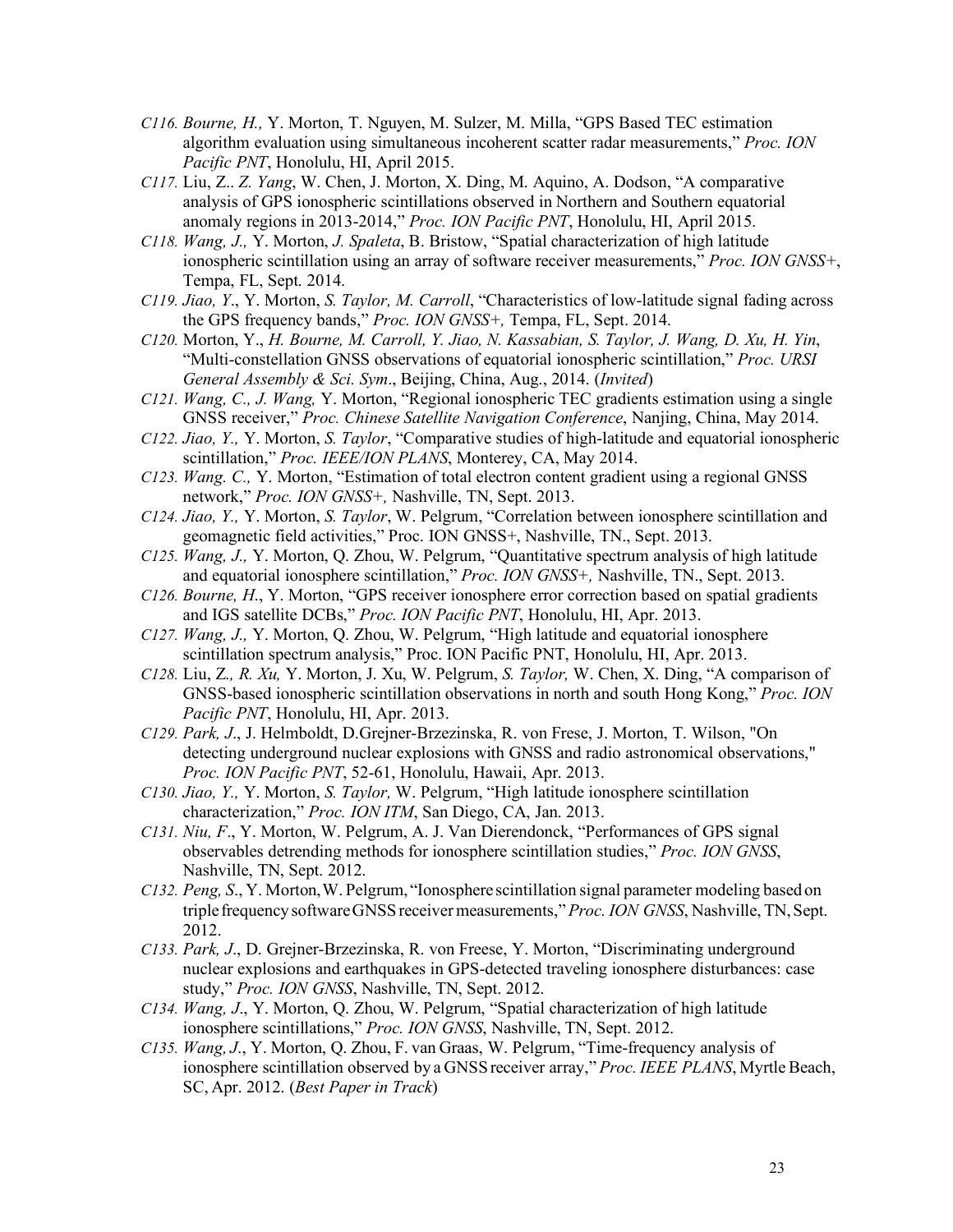- *C136. Park, J*., D. Grejner-Brezezinska, R. von Frese, Y. Morton, L. Gaya-Pique, "On using traveling ionospheric disturbances to detect underground nuclear tests," *Proc. ION ITM*, Newport Beach, CA, Feb. 2012.
- *C137. Niu, F*., Y. Morton, *J. Wang*, W. Pelgrum, "GPS carrier phase detrending methods and performances for ionosphere scintillation studies," *Proc. ION ITM*, Newport Beach, CA, Feb. 2012.
- *C138. Peng, S*., Y. Morton, W. Pelgrum, F. van Graas, "High latitude ionosphere scintillations at L5 band," *Proc. ION GNSS*, Portland, OR, Sept. 2011.
- *C139.* Morton, Y., R. Moore, F. van Graas, "GPS signal propagation mode impact on receiver position errors," *Proc. ION ITM*, San Diego, CA, Jan. 2010.
- *C140. Matteo, N*., Y. Morton, *P. Chandrasekaran*, F. van Graas, "Geographical dependency of higher order ionosphere errors," *Proc. ION GNSS*, Savanna, GA, Sept. 2009.
- *C141.* Morton, Y., F. van Graas, Q. Zhou, J. Herdtner, "Assessment of the second order ionosphere error on position solutions," *Proc. ION GNSS*, Savanna, GA, Sept. 2008.
- *C142.* Morton, Y., Q. Zhou, F. van Graas, "Analysis of second order ionosphere error using incoherent scatter radar measurements," *Proc. Int. Ionosphere Effect Sym*., Washington DC, May, 2008.
- *C143.* Morton, Y., Q. Zhou, *M. Cosgrove*, "Ionosphere delay correction for single frequency GPS receivers," *Proc. ION Annual Meeting*, Boston, MA, Apr. 2007.
- *C144. Mantz, C*. P., Q. Zhou, Y. Morton, "Application of a neural network model to GPS ionosphere error correction," *Proc. IEEE PLANS*, Monterey, CA, Apr. 2004.
- *C145. Martin, J*., Y. Morton, Q. Zhou, "Neural network development for the forecasting of upper atmosphere parameters distributions," *Proc. 34th COSPAR Sci. Ass*., Houston, TX, Oct. 2002.
- *C146.* Mathews, J., Y. Morton, "Radar measurements of dynamics and layering processes in the 80- 150 km region at Arecibo," *COSPAR Proceedings*, Washington DC, 1992.
- *C147.* Mathews, J., Q. Zhou, Y. Morton, C. Gardner, and T. Beatty, "Simultaneous observation of narrow sodium and narrow ionization layers using both Lidar and Incoherent Scatter Radar techniques at Arecibo during AIDA," *Int. Sym. Mid. Atm. Studies*, Dushanbe, Tadzhikistan, USSR, Nov. 1989.
- *C148.* Mathews, J., Y. Morton, Q. Zhou, "Tides and acoustic-gravity waves as observed in the motions of ionospheric E-region meteoric ion layers," *Int. Sym. Mid. Atm. Studies*, Dushanbe, Tadzhikistan, USSR, Nov., 1989.
- *C149.* Getman, V., J. Mathews, Y. Morton, Q. Zhou, R. Roper, "Observations of long-lived meteor trails at Arecibo using optical and radar techniques," *Int. Sym. Mid. Atm. Studies*, Dushanbe, Tadzhikistan, USSR, Nov. 1989.

Conference Papers in *Area 3. Navigation Sensors, Systems Integration, and Applications*:

- *C150. Wang, P.,* Y. Morton, "Improved time-of-arrival estimation algorithm for cellular signals in multipath fading channels," *Proc. ION/IEEE PLANS*, April 2020.
- *C151. Wang, P.,* Y. Morton, "Performance comparison of time-of-arrival estimation techniques for LTE signals in realistic multipath propagation channels," *Proc. ION GNSS+,* Miami, FL, 2019.
- *C152. Baucher, B., I. Qualls,* D. Garmatyuk, Y. Morton, S. Mudaliar, "Experimental radar-enabled navigation with UWB system in indoor environments," *Int. Radar Sym.,* 2017.
- *C153. Kellett, D., D. Garmatyuk, Y. Morton, S. Mudaliar, "*Radar Communications via Random Sequence Encoding," *Int. Radar Sym*., 2017.
- *C154. Liu, Y.,* G. Y. Liang, D. Garmatyuk, Y. Morton, "USRP based OFDM radar systems for doorway detection," *Proc. IEEE RadarCom*, 2014.
- *C155. Marcus, R., J. Morton, R. Cole,* Y. Morton, "Redblade: an autonomous snowplow," *Proc. ION GNSS+*, Tempa, FL, Sept. 2014.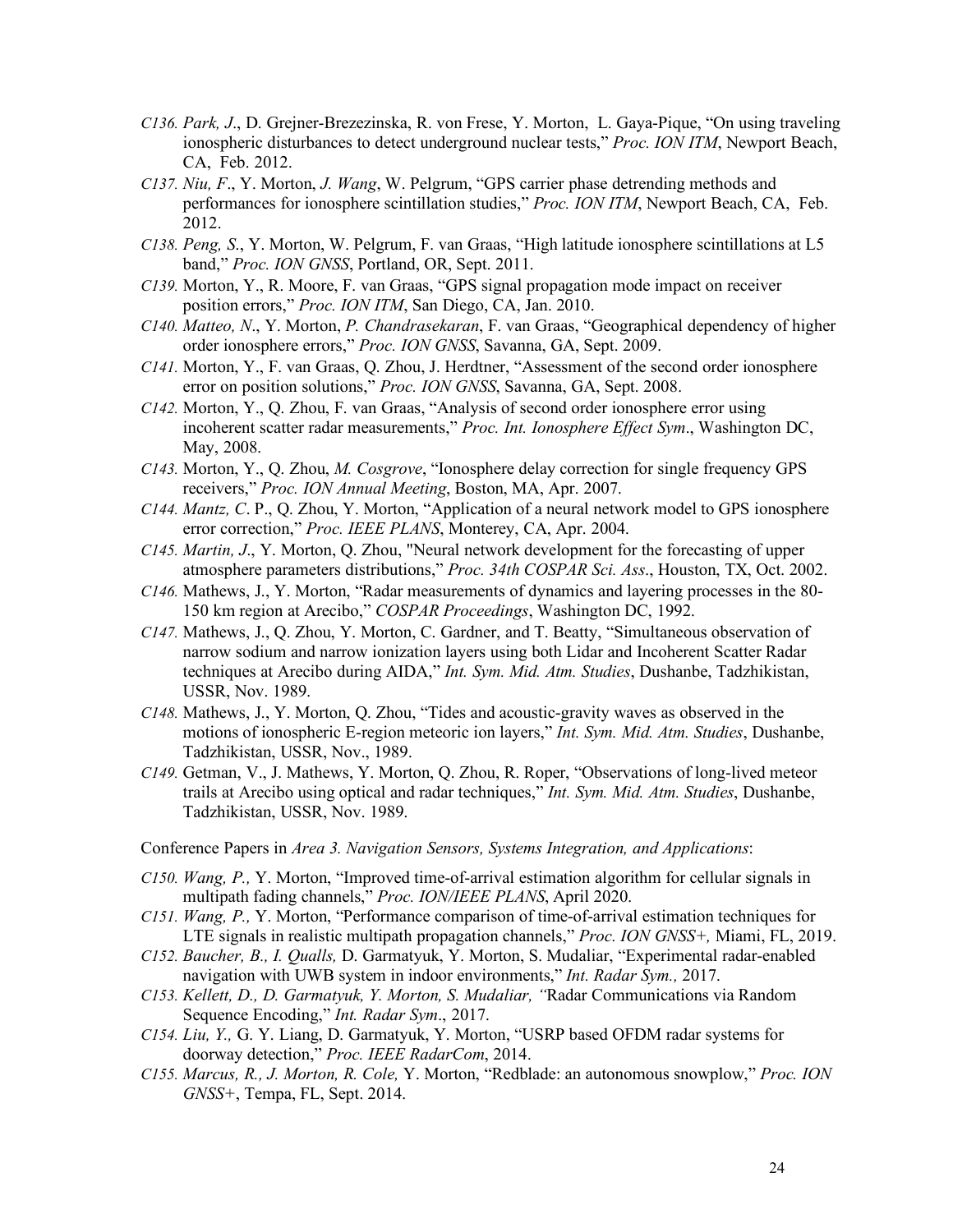- *C156. Cole, R., B. Jameson,* D. Garmatyuk, Y. Morton, "Simultaneous indoor localization and detection with multi-carrier radar," *Proc. IEEE RadarCon*, Cincinnati, OH, May 2014.
- *C157. Kauffman, K*., J. Raquet, Y. Morton, D. Garmatyuk, "Experimental study of two-channel UWB-OFDM radar for indoor navigation with INS integration," *Proc. ION GNSS+*, Nashville, TN, Sept. 2013.
- *C158. Jameson, B.,* D. Garmatyuk, Y. Morton, "Reconnaissance using adaptive multi-carrier radar with experimentally identified disturbance statistics," *Proc. IEEE RadarCon*, Ottowa, Canada, May 2013.
- *C159. Jameson, B.,* D. Garmatyuk, Y. Morton, K. Kauffman, R. Ewing, "Adaptive SAR imaging of indoor environments using software-defined UWB OFDM sensor," *Proc. IEEE RadarCon*, Ottowa, Canada, May 2013.
- *C160. Kauffman, K.,* J. Raquet, Y. Morton, D. Garmatyuk, "Experimental study of UWB-OFDM SAR for indoor navigation with INS integration," *Proc. ION GNSS*, Nashville, TN, Sept. 2012.
- *C161. Jameson, B.,* D. Garmatyuk, Y. Morton, "Cognitive radar for indoor positioning with a software-defined UWB OFDM radar," *Proc. IEEE RadarCon*, Atlanta, GA, May 2012.
- *C162. Jameson, B*., D. Garmatyuk, Y. Morton, *A. Curtis*, "Target scene reconstruction in indoor environment with cognitive OFDM radar," *Proc. Int. Waveform Diversity & Design Conf*., Kauai, HI, Jan. 2012. (*Second Place Student Paper Competition*)
- *C163. Wolfarth, R., S. Taylor, A. Wibowo, B. Williams*, Y. Morton, P. Jamieson, "Redblade: Miami University's multi-functional autonomous robot," *Proc. ION GNSS*, Portland, OR, Sept. 2011.
- *C164. Curtis, A.*, D. Garmatyuk, Y. Morton, R. Ewing, "Improved target detection through OFDM radar signal's frequency analysis," *Proc. NAECOM*, Dayton, OH, July 2011.
- *C165. Kauffman, K*., J. Raquet, Y. Morton, D. Garmatyuk, "Enhanced feature detection and tracking algorithm for UWB-OFDM SAR navigation," *Proc. NAECOM*, Dayton, OH, July 2011. (*Best Paper Award*)
- *C166. Jameson, B., A. Curtis*, D. Garmatyuk, Y. Morton, P. Plummber, K. Thompson, "Detection of behind-the-wall targets with adaptive UWB OFDM radar: experimental approach," *Proc. IEEE RadarCon*, Kansas City, KS, May 2011.
- *C167. Kauffman, K*., J. Raquet, Y. Morton, D. Garmatyuk, "Simulation study of UWB-OFDM SAR for navigation with INS integration," *Proc. ION ITM*, San Diego, Jan. 2011.
- *C168. Kauffman, K*., J. Raquet, Y. Morton, D. Garmatyuk, "Simulation study of UWB-OFDM SAR for navigation using an Extended Kalman Filter," *Proc. ION GNSS*, Portland, OR, Sept. 2010.
- *C169. Kauffman, K*., Y. Morton, J. Raquet, D. Garmatyuk, "Simulation study of UWB-OFDM SAR for dead-reckoning navigation," *Proc. ION ITM*, San Diego, CA, Jan. 2010.
- *C170. Li, W.*, H. Wu, D. Ucci, Y. Morton, "A positioning system using Chinese digital TV signals under limited GPS signal observability conditions in urban environment," *Proc. ION ITM*, San Diego, CA, Jan. 2010.
- *C171. Kauffman, K*., D. Garmatyuk, Y. Morton, "Efficient sparse target tracking algorithm for navigation with UWB-OFDM radar sensors," *Proc. NAECOM*, Dayton, OH, July, 2009.
- *C172.* Zmuda, M., *A. Elesev*, Y. Morton, "Robot localization using RF and inertial sensors," *Proc. NAECOM*, Dayton, OH, July 2008.
- *C173.* Garmatyuk, D., Y. Morton, *X. Mao*, "On coexistence of in-band UWB-OFDM and GPS signals: tracking performance analysis," Proc. IEEE PLANS/ION, Monterey, CA, May, 2008.
- *C174.* Zhou, Q., *M. Brennemann*, Y. Morton, "Analysis of EEG data using an adaptive periodogram technique," *Proc. Int. Biomedical Eng. & Informatics*, DOI:10.1109/BMEI.2008.80, 2, China, May 2008.
- *C175. Green, K., A. Hill*, Y. Morton, M. Miller, J. Campbell, "A real-time position, velocity, and physiological monitoring and tracking device for equestrian and race training," *Proc. ION GNSS*, Fort Worth, TX., Sept. 2007.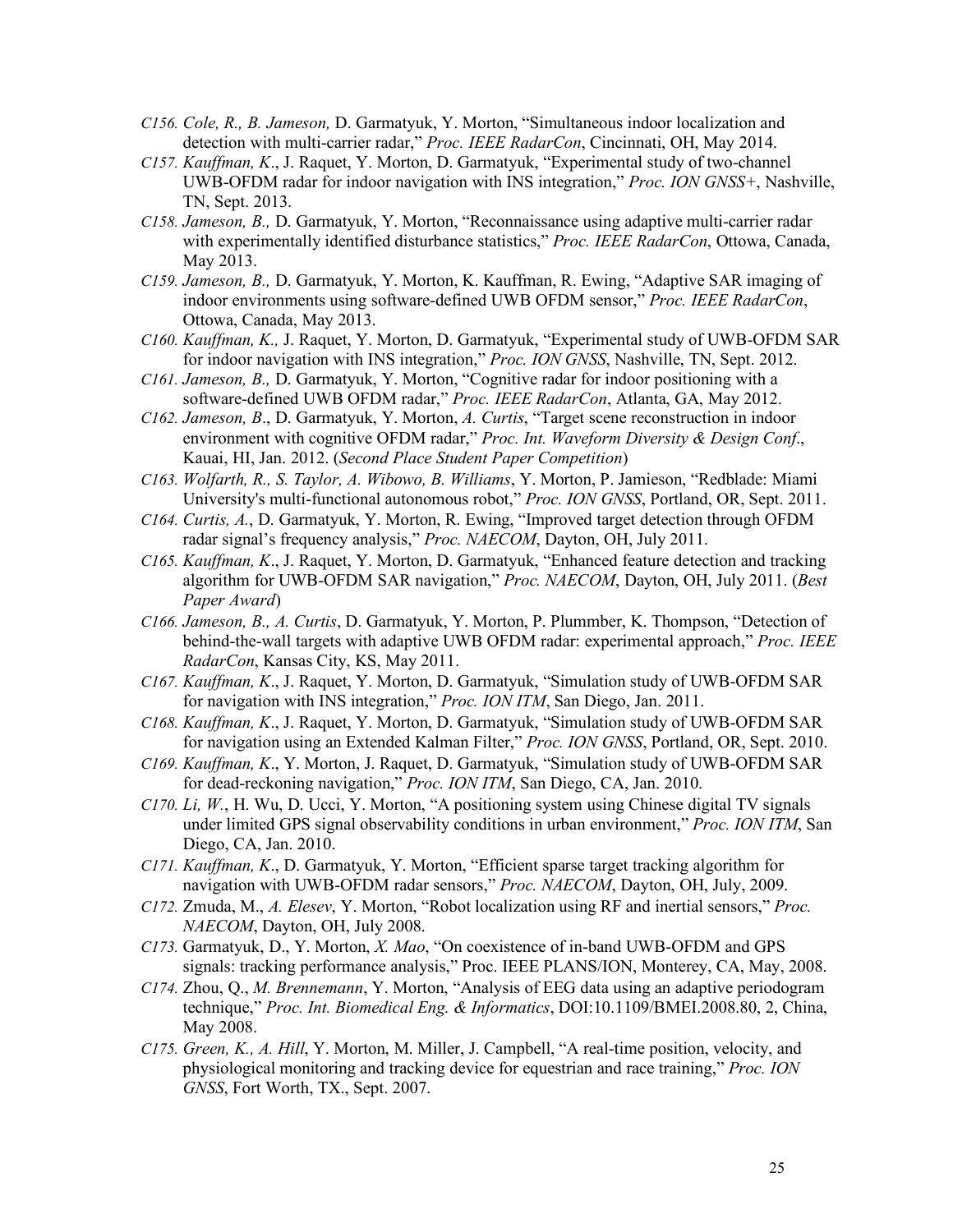- *C176. Xu, H*., L. Yang, Y. Morton, "Positioning and navigation with ultra-wideband signals," Proc. ION GNSS, Fort Worth, TX., Sept. 2007.
- *C177.* Garmatyuk, D., *J. Schuerger*, Y. Morton, *K. Binns, M. Durbin, and J. Kimani*, "Feasibility study of a multi-carrier dual-use imaging radar and communication system," *Proc. European Radar Conf.*, DOI:10.1109/EURAD.2007.4404970, Oct. 2007.
- *C178.* Garmatyuc, D., Y. Morton, "On coexistence of in-band UWB-OFDM and GPS signals," *Proc. ION NTM*, San Diego, CA, Jan. 2007.
- *C179.* Zmuda, M., Y. Morton, "Calibrating non-GPS navigation sensors for use in robot localization," *Proc. ION NTM*, Jan. 2007.
- *C180. Miller, C., Pickering, K., B. Samic*, Y. Morton, M. Miller, "Miami metro bus tracking," *Proc. ION GNSS*, Fort-Worth, TX, Sep. 2006.
- *C181. Smith, J*., S. Campbell, Y. Morton, "Design and implementation of a control algorithm for an autonomous lawn mower," *Proc. 48th IEEE Int'l Midwest Sym*. Cir. & Sys., Cincinnati, OH, Aug. 2005.
- *C182. McNally, B., M. Stutzman, C. Korando, J. Macasek, C. Mantz, S. Miller*, Y. Morton, S. Campbell, J. Leonard, "The Miami Red Blade: an autonomous lawn mower," *Proc. ION Annual Meeting*, Dayton, OH, Jun. 2004.

Patent and Invention Disclosures

- *P1. Yang, R.,* Y. Morton, Inter-Frequency Signal Aiding for Tracking Satellite Navigation Signals, Invention Disclosure filed 2018.
- *P2. Wang P*., Y. Morton, Crowdsourcing GNSS radio frequency interference localization using differential received signal strength, Invention Disclosure filed 2018.
- *P3. Wang Y*., Y. Morton, Adaptive hybrid tracking algorithm for radio signal parameters estimations, Invention Disclosure filed 2020.
- *P4. Wang Y*., Y. Morton, A filtering method for carrier phase measurements from open-loop tracking, Invention Disclosure filed 2020.
- *P5. Collett, I*., Y. Morton, Ocean surface wind direction retrieval from reflected radio signals on space-borne platforms, Invention Disclosure filed 2020.

Popular Magazine Articles:

- *M1. Jiao, Y., J. Hall*, Y. Morton, "Automatic GPS ionospheric amplitude and phase scintillation detectors using a machine learning algorithm," *Inside GNSS*, May-June 2017.
- *M2. Jiao, Y.,* Y. Morton, *S. Taylor*, W. Pelgrum, "Scintillating statistics," *GPS World,* Oct. 2014.
- *M3.* Morton, J., Q. Zhou, F. van Graas, "Second order ionosphere error: should we worry about them?" *GPS World*, Tech Talk, 2008.
- *M4.* Morton, J., "Software receivers will define future development," *GPS World*, Aug. 2007.
- *M5.* Morton, J., "Software GNSS receiver explained," *GPS World*, p153-240, Apr.2007.
- *M6.* Miller, M., J. Raquet, J. Morton, F. Van Graas, B. Pervan, and L. O'Rear, "Just keep rolling a lawn, ION's autonomous mowers," *GPS World,* P16-26, Sep. 2004.

#### Books:

- *B1.* Morton, Y. J, F. van Diggelen, J. J. Spilker, B. Parkinson: Position, Navigation, and Timing Technologies in the 21<sup>st</sup> Century, Volume 1 – Satellite Navigation, Wiley-IEEE Press, expected publication: 2020.
- *B2.* Morton, Y. J, F. van Diggelen, J. J. Spilker, B. Parkinson: Position, Navigation, and Timing Technologies in the  $21<sup>st</sup>$  Century, Volume  $2 -$  Alternative Navigation, Wiley-IEEE Press, expected publication: 2020.

Book Chapters: